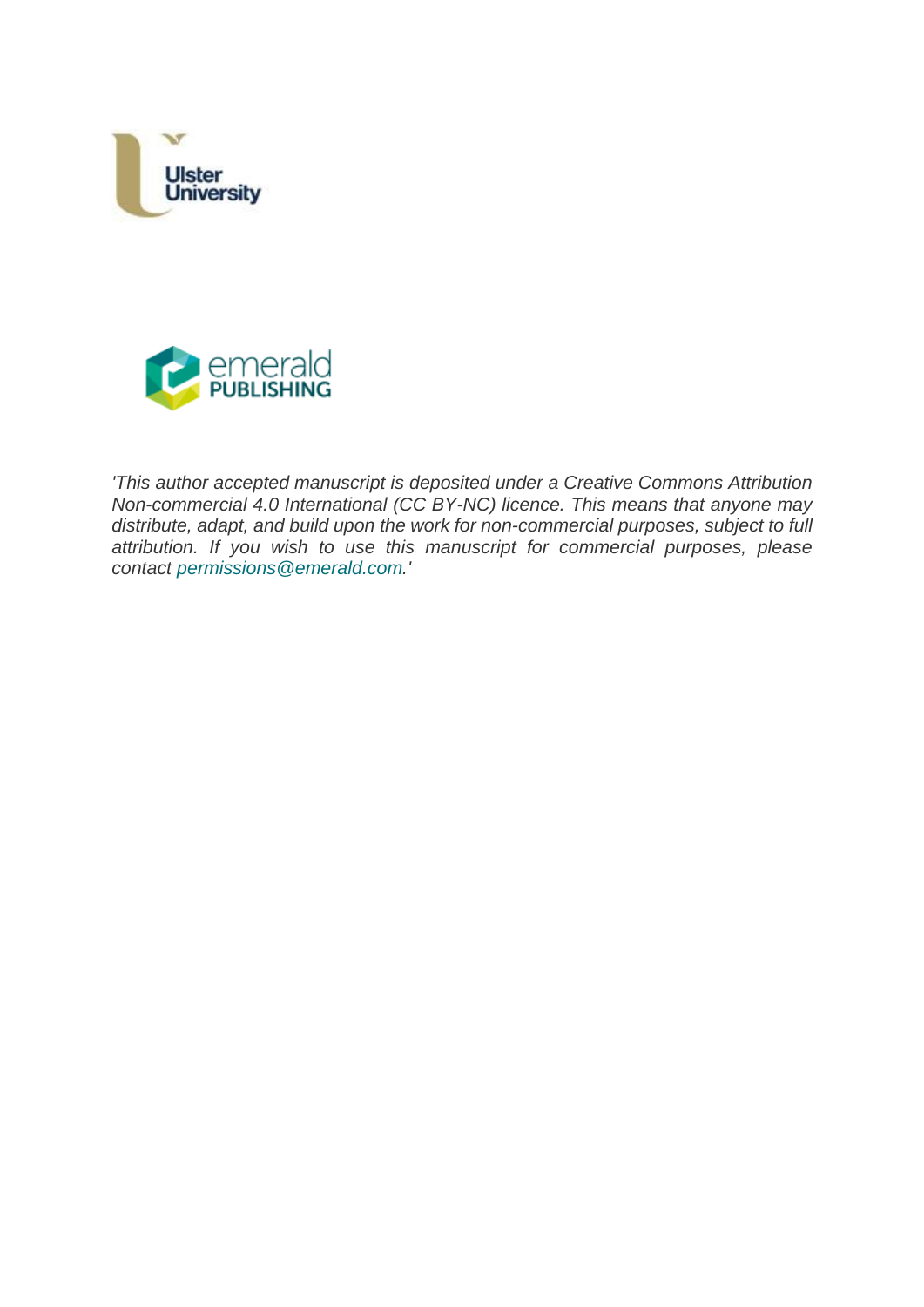# The Role of Talent Intermediaries in Accessing and Developing Refugee Talent Pools

*Purpose:* The purpose of this paper is to understand the role talent intermediaries can play in supporting the access and development of talent from forcibly displaced backgrounds. *Design/methodology/approach:* The authors draw on a single case study design of UK charitable organisation, the Council for At-Risk Academics, to consider the global talent management of academics in exile.

*Findings:* This paper finds that specialised intermediaries can facilitate access to and the successful performance (individual and organisational) of refugee talent. Findings reveal a major shift in talent recruitment processes which are required in order for refugees to take up international work opportunities and highlights the importance of viewing individual potential, organisational support and opportunity access as a precursor for talent development and impact.

*Practical Implications:* This paper shows that profession-specific intermediary support that fosters cross-sector partnerships, better addresses the talent development and workforce integration challenges of refugees.

*Originality:* Application of a multi-level relational framework shows the reasons for, and reality of forced displacement for academics in exile. Focusing on the academic sector demonstrates the importance of protecting both individuals and values at the heart of professions subject to persecution during war and unrest. In highlighting how refugee talent intermediaries can support individuals to breach the canvas ceiling and facilitate the global mobility of refugee talent, a contribution is made to existing debates in diversity, global talent management and migration studies.

*Keywords:* Academics in Exile; Forced Migration; Global Talent Management; Intermediaries; Refugees; The Council For At Risk Academics; UK.

# 1. Introduction

Reasons for migration are multiple, dynamic and complex. The field's overbearing focus on expatriates has led to assumptions and perspectives that simply do not reflect the realities of other groups crossing borders which has led to substantial 'conceptual blindness' (Szkudlarek *et al.*, 2019). Some individuals are 'pulled' by professional or educational opportunities. However, other individuals are 'pushed' from their homes due to war, discrimination or unrest (Reade *et al.*, 2019). Latest figures show that there were 79.5 million forcibly displaced people worldwide at the end of 2019 (UNHCR, 2020a, 2020b). Seeking refuge and integrating in a new place brings many challenges. There are several important factors that help facilitate this process including workforce integration (Ager and Strang, 2008). A joint report by the Organisation for Economic Co-operation and Development (OECD) and the UN Refugee Agency (UNHCR) (2018) contends that sustainable employment for refugees is a global issue. Workforce integration of refugees, referred to as the 'refugee talent pool,' is a collective responsibility (Lee *et al.*, 2020) obliging commitment from refugees, governments, NGOs and organisations (Betts, 2010). The notion of the 'canvas ceiling' (Lee *et al.*, 2020) has been developed to depict the systemic, multilevel barriers that specifically impact refugee workforce integration and their professional advancement. Yet, the dynamic processes involved in supporting refugee workforce integration are yet to be adequately explored (Baran *et al.*, 2018). To address this gap, this paper focuses on the support of intermediaries in accessing and developing the refugee pool of talent.

Talent Management intermediaries play a role in shaping the labour market outcomes of migrants and global talent (Groutsis *et al.*, 2015). Described as 'agents of human development' (Agunias,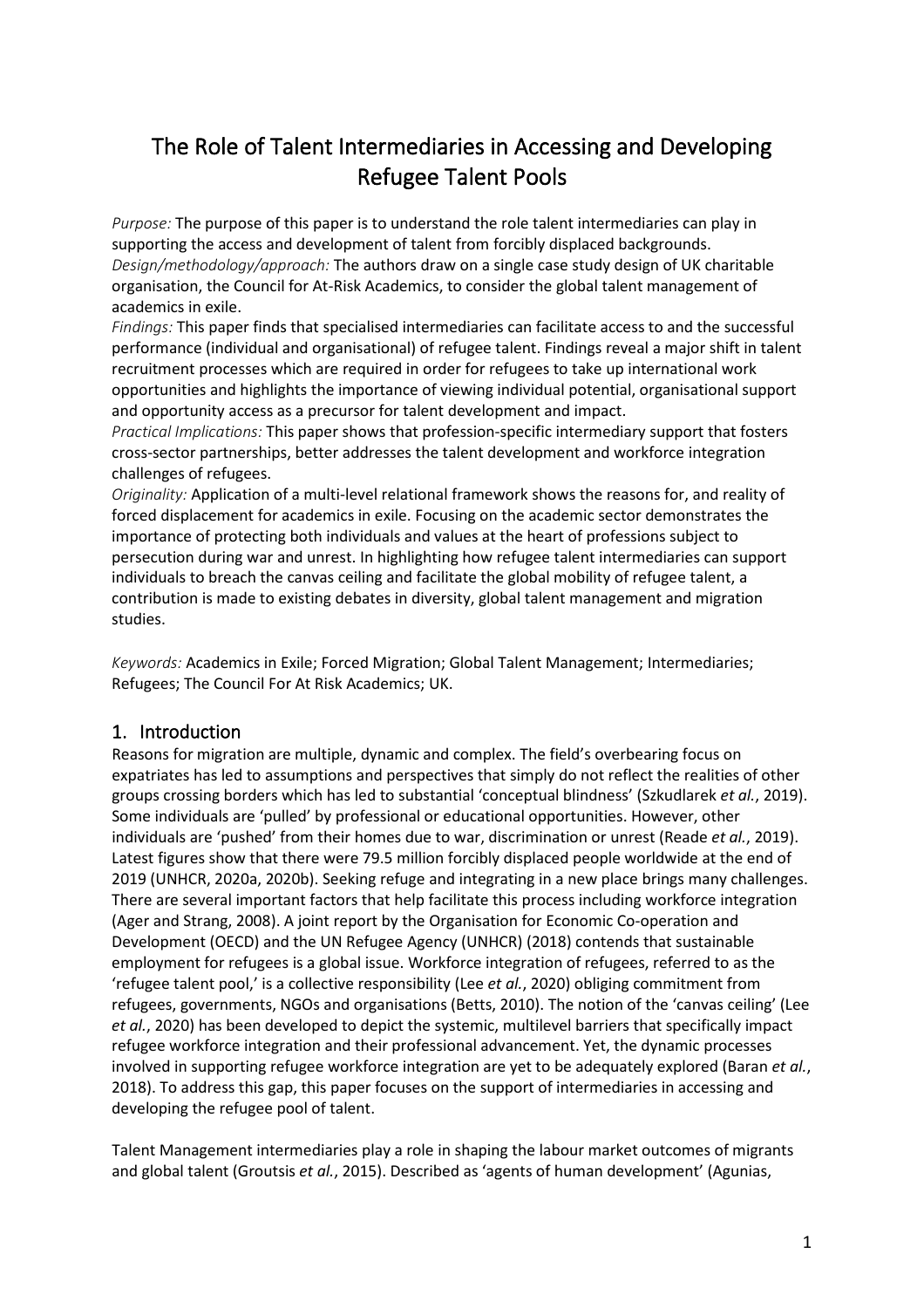2009, p. 2), intermediaries can be an important lifeline to migrant workers and global talent alike. Whilst there are recent studies that focus on refugee support organisations broadly (Nardon *et al.*, 2020), little is known about talent intermediaries that specifically support refugees with workforce integration and career development. Furthermore, recent research positions Talent Management as a social practice 'concerned with empowerment and social justice realms' (Metcalfe *et al*., 2020, p. 9), calling for a more inclusive and responsible approach (Swailes, 2020) that could account for refugee experiences. However, the dominant concerns to raise productivity remain which can lead to narrow, exclusionary Global Talent Management (GTM) practices. Therefore, further exploration is required to understand the instrumental and humanitarian role management processes and intermediaries can play to support the refugee talent pool.

Refugee research remains predominantly atheoretical and the dominant theoretical positioning of current scholarships grounds itself on individual refugee agency (Lee *et al.*, 2020) . To reposition and share the responsibility, recent calls advocate societal-, institutional- or organisational-level theories to better conceptualise the variation and complexity of barriers to refugee workforce integration (ibid, 2020). This complements the increasing use of a multi-level relational framework {Formatting Citation} in migration workforce and diversity management research. This valuable framework allows exploration of the intersections between macro, meso and micro factors. Instead of privileging any level, the relational approach assumes interconnection (Nardon *et al.*, 2019). We employ a multilevel, relational framework to foster an understanding of the interdependent factors effecting the global mobility and workforce integration of the refugee talent pool.

Whilst the success of expatriate adjustment is linked to the extent of support offered by the firm (Caligiuri and Bonache, 2016), more work is still needed at the meso, organisational level (Loon and Vitale, 2021). In addition, previous organisational literature has focused on expatriates and taken greater prominence in International Business (IB) rather than Human Resource Management (HRM) literature (Al Ariss and Sidani, 2016; Szkudlarek *et al.*, 2019) meaning less is known about the integration and development of refugee talent in host organisations. Lee *et al.* (2020) call for more research into support organisations playing an intermediary role between refugees and employers. To address this gap, we draw on a real-life organisational case study of UK charity, The Council for At Risk Academics (Cara) and their work with academic stakeholders in facilitating the global mobility of academics in exile. We ask, *how can intermediaries play a role in accessing and developing the refugee talent pool?*

This paper argues the case for specialised intermediaries, that work across a sector to galvanise support and resource to support the development and integration of the refugee talent pool and confront the challenges of the canvas ceiling. We term such organisations 'Refugee Talent Intermediaries.' Cara's case provides an example of how such an intermediary functions, demonstrating the benefits of profession-focused and sector-specific support. Furthermore, we contribute to debates on talent management and development by exploring the potential of refugee talent in host organisations. We highlight a major shift in talent recruitment processes which are required in order for refugees to take up international work opportunities. This demonstrates the importance of viewing individual potential, support and opportunities as a precursor for talent and impact. We urge GTM practitioners to take a multi-stakeholder response as this helps foster relations across the sector, build understanding as well as mobilise support, ensuring global talent from forcibly displaced backgrounds can find safety and excel in the new country. Exploration of the sector context, in this case academia, demonstrates the challenges of the sector for refugees and GTM intermediaries, and the disproportionate effects this has on certain marginalised groups. We emphasise the importance of acknowledging the various experiences of marginalisation and how they intersect with migrant worker subjectivities (Tapia and Alberti, 2019). Engagement with political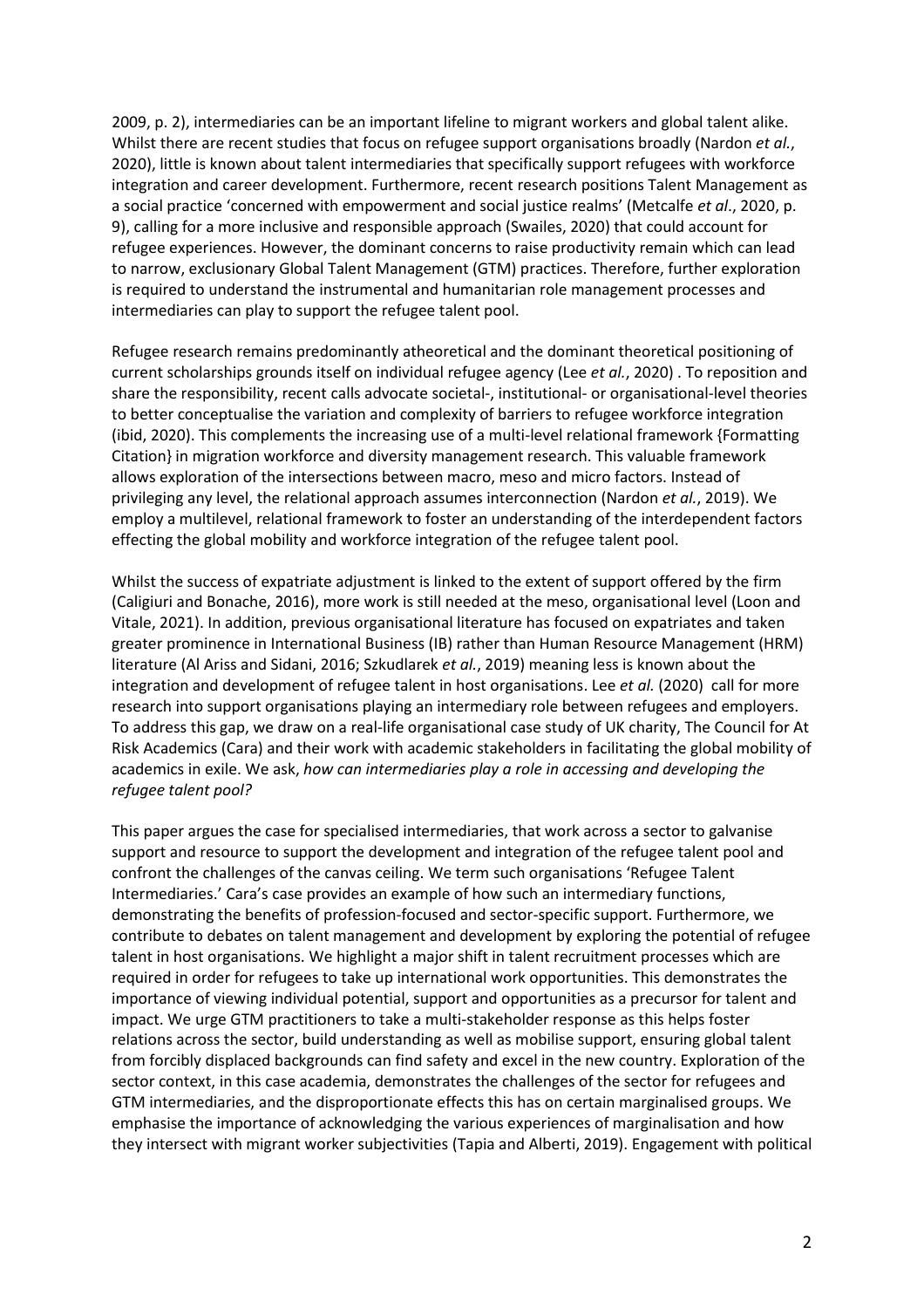and economic analysis shines light on the reasons for, and reality of forced displacement which helps to unpack dominant assumptions around the nature of global mobility.

To ground our work in the literature, we engage with global mobility, HRM and migration scholarship to understand the context of forced migration for GTM. The Methodology includes justification and exploration of the organisation case study. We explore the experiences of academics in exile and the role Cara plays. We conclude by discussing contributions, limitations and areas for future research.

# 2. Literature Review

# *Unpacking the Refugee Category: Reconceptualising Talent*

Categories such as 'forced migrant' and 'refugee' wrongly represent individuals as displaced, victims and homeless (Pherali, 2020). Dehistoricising and homogenising the refugee category underpins the victim narrative and plays a role in painting refugees as a threat to 'societal security'. This can fuel anti-refugee media campaigns and right-wing vilification of refugees as well as the rise in ultranationalism (Pherali, 2020, p. 89). Furthermore, Rodriguez and Scurry (2014) postulate that 'societal responses and policies of localisation can result in negative portrayals of non-native workers as job snatchers' (p. 99). These views can play out in national policy discourse, preventing refugees' access to education, employment rights and health services. Hostile immigration policies and misconstrued media representations paint refugees as unskilled, unemployable and undesirable. As a result of these narrative, refugees are rarely considered as global talent or by managers (Haslberger and Vaiman, 2013). Yet, a recent study in the UK reported that up to a half of all refugees entering the country hold a previous qualification and around a quarter hold a higher education qualification (Stevenson and Baker, 2018) and examples of global talent from refugee backgrounds are notable, such as scientist Albert Einstein, political philosopher Hannah Arendt and former U.S. secretary of state Madeleine Albright (Refugee Week, 2020). This has important implications for talent theorising.

Talent identification has exclusive tendencies as it relies upon subjective judgements about individual's past, present and future worth (Swailes, 2020). The notion of talent can be masculinised and reproduced to exclude some groups and privilege others (Makarem *et al.*, 2019). These search practices lend themselves to bias which can disadvantage women (Festing *et al.*, 2015). However, recent scholarship introduces the notion of responsible talent management (Swailes, 2020) underpinned by notions of inclusive talent management that focus on the talents of everyone rather than a small pool of talent (Swailes *et al.*, 2014) and nurture talent by providing opportunity through participation. This approach of identifying and nurturing individual strength can result in enhanced happiness, fulfilment and well-being amongst employees (ibid, 2014). Drawing inspiration from a capability approach, inclusive talent management is based on the idea that people deserve the potential to flourish in all areas of life, be they public or private (ibid, 2014). Drawing on these developments in talent theorisation enables us to consider the refugee talent pool.

In addition to migration experiences, intersecting categories of difference such as gender, ethnicity, nationality (Rodriguez and Scurry, 2014) as well as class (Vickers, 2020) shape individual experience and influence key structures of global labour markets. Kirk's (2019) study of globally mobile, talented women, highlights that external pressures and internal conflicts act as glass ceilings and borders to career progression. These challenges are compounded by the experiences forced migration. Known as the canvas ceiling (Lee *et al.*, 2020), refugees face multilevel barriers to workforce integration and professional advancement. This systemic marginalisation cuts across multiple levels. This demonstrates the need to understand individual subjectivities as well as the power structures that work to exclude and marginalise.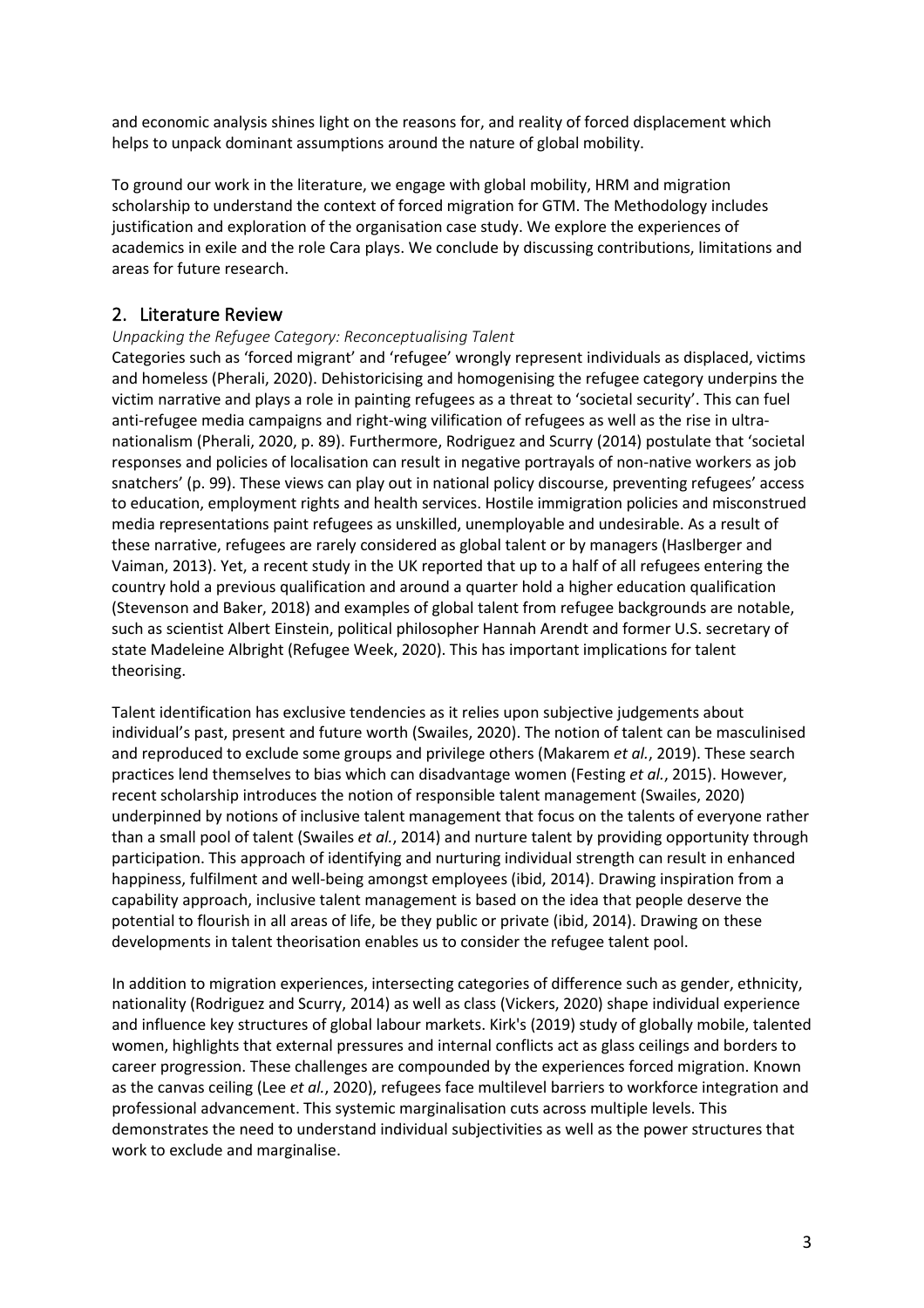### *GTM at the Individual Level – Micro Conceptualisations*

Efforts to theorise and develop effective practical support for refugee workforce integration necessitate knowledge of the particularities of this group (Szkudlarek *et al.*, 2019). What sets refugees apart from expatriates and skilled migrants, is the push factors forcing individuals to leave their homes to seek safety. Unlike expatriates and skilled migrants, pulled to relocate for professional reasons (Crowley-Henry and Al Ariss, 2018), refugee experiences differ greatly as individuals encounter a multitude of challenges that negatively influence their integration, satisfaction and performance at work. Furthermore, global mobility choices vary depending on the life cycle needs of the individual such as caring needs, family responsibilities and spouse's career (Kirk, 2016). There is also a call for GTM practices to recognise that the expectations of individuals may differ given their varying motivations and experiences of the different forms of global mobility (Rodriguez and Scurry, 2014). For example, refugees may not be able to prepare for expatriation or other forms of global migration for work due to the realities of their displacement.

Existing research shows that many refugees are unemployed, under-employed (Junankar and Mahuteau, 2005; Vinokurov *et al.*, 2017), under-paid (Kone *et al.*, 2019), working in the informal economy or dependent on public assistance. The disappointing and consistently low employment outcomes for refugees (Tomlinson and Egan, 2002) points to a lack of knowledgeable support and advice regarding training, education, professional development opportunities and the process of converting qualifications. It also points to the lack of bridging courses and the requirement of further local education experience. Job precarity amongst refugees ultimately leads to demotivation (Willott and Stevenson, 2013) and dissatisfaction, and mental health issues (Baran *et al.*, 2018). Poor mental health makes settlement and integration more difficult. Taking years to fulfil criteria to gain employment can lead to deskilling (Campion, 2018) and talent waste or the so-called 'brain waste' (Carr *et al.*, 2005).

As Newman *et al.* (2018) posit, 're-establishing themselves in their host countries can represent significant challenges that exacerbate the traumas that triggered their flight from their country of origin' (p. 4). Several studies highlight discrimination, prejudice and social exclusion experienced (Campion, 2018; Newman *et al.*, 2018) that is commonly linked to precarious legal status and embodied otherness such as gender, ethnicity and accent. Factors that support integration include family, language, organisation policies and practices, social support, climate for inclusion (Hajro *et al.*, 2019) and employment, but work integration is more complex because refugees are pushed to change their home country. The hardships faced limit opportunities for individuals to proactively manage resettlement and integration process (Lee *et al.*, 2018). Recent findings emphasise the role of social capital and trusted social networks in refugee career adaptability (Dunwoodie *et al.*, 2020) but highlight that sector specific support is more effective in ensuring professional employment rather than having to go through social networks which can result in lower status jobs and low pay (Campion, 2018).

# *GTM at the Organisational Level - Meso Conceptualisations*

Refugees are seldom considered strategically important by employers so forego the support traditionally provided to expatriates (Szkudlarek, 2009). Furthermore, challenging and timeconsuming processes are the cause of employer reluctance to recruit refugees (Phillimore and Goodson, 2006). Studies also demonstrate that employers are unaware of discriminatory practices for refugee applicants. Recent work demonstrates the importance of inclusive workplaces and socially responsible business practices (Shore *et al.*, 2018) including emphasis on the inclusion of marginalised groups in the workforce (Moeller and Maley, 2018). A diverse workforce is linked to positive organisational outcomes (Sheehan and Anderson, 2015). Studies have shown that employers who recruited refugees were satisfied with their performance (Lundborg and Skedinger,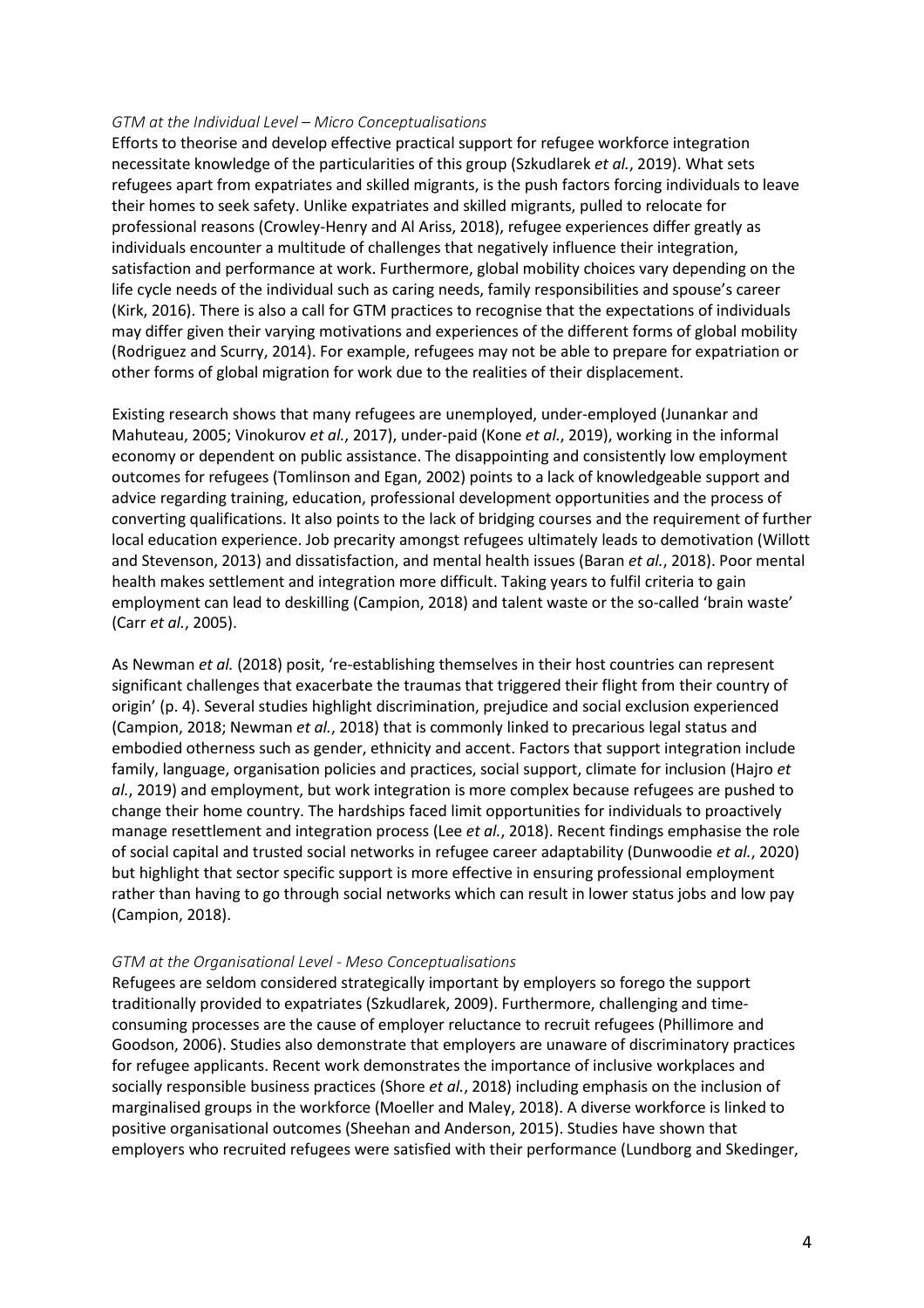2016) and were likely to recommend to other employers. However, despite equal opportunity policies, refugees experience isolation and exclusion in the workplace (Knappert *et al.*, 2018).

The migration literature points to the support organisations that assist refugees with resettlement and workforce integration, also termed newcomer support organisations (Nardon *et al.*, 2020). These organisations often act as intermediaries amongst refugees, employers and other relevant stakeholders (McAllum, 2017), including NGOs, non-profit organisations, social enterprises, governmental initiatives, and government-sponsored or government-contracted organizations (McIntosh and Cockburn-Wootten, 2019). In addition to other resettlement and integration support, newcomer support organisations help refugees to find employment through job counselling, language and training programmes and employment and volunteering initiatives. Studies also shine light on the benefits of cross-sector partnerships and industry collaborations, boosting the capability of refugee support organizations to act as an intermediary between refugees and employers (Hunter and Mileski, 2013). Such stakeholder partnerships across private, government and nongovernmental organisations seek to tackle the challenges of migration integration, highlighted by firms like Chobani and Ikea training and hiring refugees in receiving countries (e.g., Lagorio-Chafkin, 2018).

Despite the empowering role of refugee support organisations in assisting individuals in the receiving economy (Lacroix *et al.*, 2015), migration scholarship reports on their sometimes ineffective and disorganised nature (Tomlinson and Egan, 2002). In addition, scholars report the drawbacks of support providers such as lack of experience and expertise; the absence of customised assistance; funding structures that restrict service provision and create unhealthy competition across the sector (Mukhtar *et al.*, 2015); funding outcome criteria and integration measurements that favour immediate economic outcomes but limit refugees' future career choices (Steimel, 2017). However, many of these support organisations assist the integration process holistically and are therefore not specialised in employment support, lacking sector or profession-specific expertise. Increasing scholarly work in HRM and GTM literatures brings forth arguments for more research into the role of intermediaries in facilitating the global mobility, employment and integration of migrants (van den Broek *et al.*, 2015). By extension, more focus is required to understand what role refugee organisations play, as intermediaries in assisting workforce integration and access to the refugee talent pool.

# *GTM at the Policy Level – Macro Implications*

Recent work on global mobility calls out the assumption of perceived control over the macrolevel environment by demonstrating how refugees lack control over their resettlement (Szkudlarek *et al.*, 2019). Refugee experiences of resettlement and the labour market are influenced by the sociopolitical context. Policy can be used to deter refugees (Gammeltoft-Hansen and Tan, 2017), leading to marginalisation and discrimination in the workplace. Immigration policies work to regulate and enforce different political agendas leading to 'regulatory regimes' that govern international mobility and enforce state borders (Rodriguez and Scurry, 2014, p. 98). All demonstrating the influence of regulation, institutional and societal arrangements on global talent (ibid, 2014).

Immigration policies specifically, are, on the whole, defined by economic goals, such that neo-liberal aims outweigh human rights and humanitarianism (Shachar and Hirschl, 2013). In an era where there are intensifying concerns of corporations' genuine commitment to human and economic development, there is an increasingly common practice of governments favouring those with high potential, referred to as 'picking winners through fast-tracked, strategic grants of citizenship for those with exceptional skills and extraordinary talent' (ibid, p. 71). Whilst supporting highly skilled immigration policies, the government has largely pursued restrictionism with refugees and lowskilled labour migrants (Cerna, 2016). This demonstrates the practice of pursuing economic goals over human rights and humanitarian ethics. Furthermore, the government policy tendency to group refugees as low-skilled, causes recruiters to miss out on the refugee talent pool.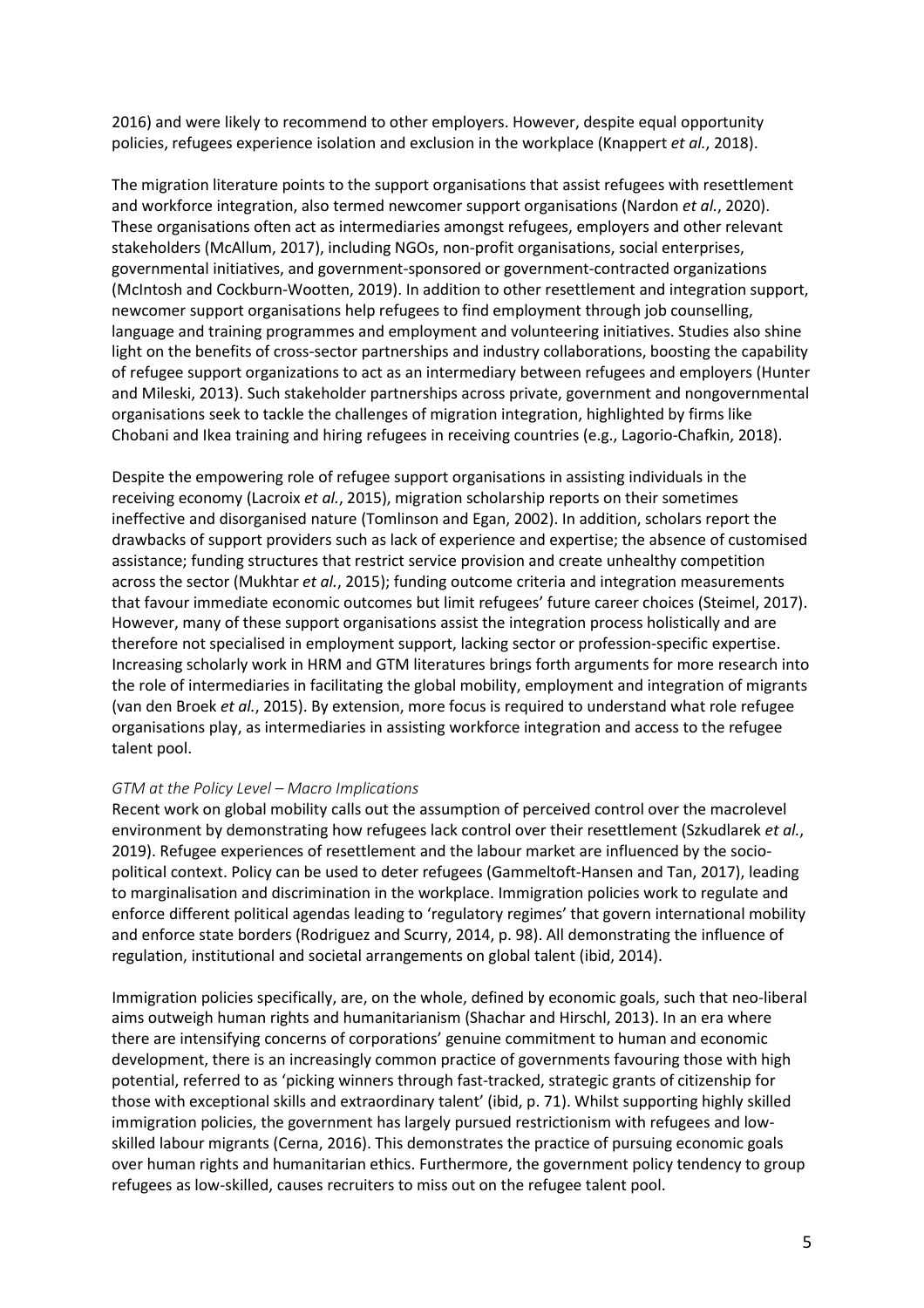# 3. Methodology

The aim of this paper is to explore how intermediaries play a role in accessing and developing the refugee talent pool. To achieve this purpose, we chose a single case-based methodology (Eisenhardt, 1989; Yin, 2018) and selected charitable organisation, The Council for At Risk Academics (Cara). Such qualitative methods are employed with the aim of theory building (Maxwell, 2012) and 'for the most effective use of limited resources' (Patton, 2002). Adoption of a single case study approach is consistent with the claims of Yin (2018) who highlights that this method allows for thorough understanding of a unique case. We adopted purposive, convenience sampling to identify and select an information-rich case, such as Cara. Furthermore, Eisenhardt (1989) suggests that the choice of the case study should be done to 'extend emergent theory' (p. 537).

# *The Council For At Risk Academics*

For over eighty years, Cara has been facilitating success and impact at both the individual and societal level. Working internationally, Cara is a leading advocate for supporting the global mobility of academics in situations of forced displacement. Cara is a small charitable organisation, with limited status that was originally set up by a small group of academics and scientists in the UK to provide short-term grants to refugee academics fleeing Nazi persecution to support finding employment. For more background information on the organisation see Cara (2020a, 2021b).

Reasons for selecting Cara are manifold. Firstly, as much of GTM research has been conducted in classical organisational settings including private and for-profit, we focus on the third sector because research on these organisations is vital in understanding the basis of major global issues as well as dealing with them (Brewster *et al.*, 2016). Secondly, Cara was chosen given its focus on supporting the refugee talent pool. Cara's (2020a) founding statement and aim is 'to prevent the waste of exceptional abilities exceptionally trained.' Diverse talents are celebrated and Cara Fellows have made significant global impact over the years, for example sixteen of Cara supported scholars have won Nobel prizes (Boyd *et al.*, 2009). Thirdly, Cara is a unique charity with no counterpart in Europe. Cara is firmly embedded within the UK Higher Education sector, with sixty-five percent of institutions actively engaged in their work (Cara, 2021a). Cara's unique position and reputation within the sector merit further exploration. Fourthly, focusing on academics in exile is relevant given that highly skilled workers are essential to the (global) knowledge economy (Kerr *et al.*, 2016; Welch and Zhen, 2008). Talent is vital for the higher education sector, particularly given some labour shortages but also to foster innovation and creativity and include diverse perspectives (Yeow *et al.*, 2019). Furthermore, we add to debates on marginalised experiences within academia by responding to the call to understand the experiences of academics from forced migrant backgrounds (Ferede, 2018). In addition, academics are some of the professionals that are subject to persecution during war and unrest due to the politicised nature of their work. It is a priority to understand how such a targeted profession can be assisted via GTM practices so that we do not 'miss out' on talent and to overcome the underemployment or unemployment of this group.

# *Analysis*

We adopted secondary source analysis in this study. The digital age has become even more relevant for researchers due to the constraints and challenges inflicted by the Covid-19 pandemic. Secondary data therefore provides an attractive avenue for analysis as it is more accessible and offers flexibility given the temporal and financial constrictions on researchers. Furthermore, primary data collected at high prices are often underutilised (Wamba-Taguimdje *et al.,* 2020). This design has allowed us to undertake initial theory development and map out areas of further study where additional time and resources would be needed. We started by reviewing migration, refugee workforce and HRM literatures to understand key themes and scholarly debates regarding global mobility, global talent, refugees and workforce integration. Next, we turned to the Cara case study. In October 2020, we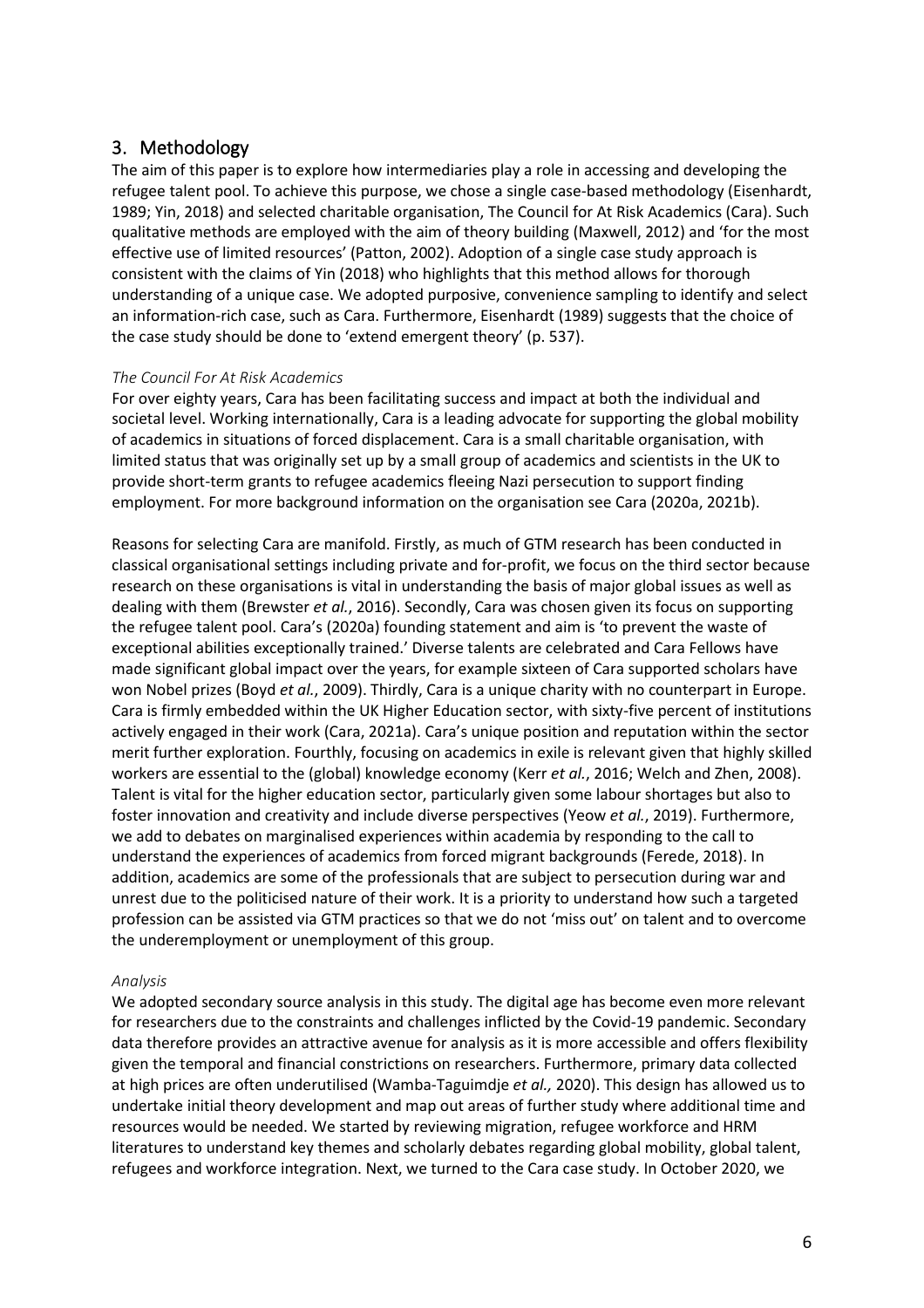collected our sources to undertake data analysis. We drew on publicly available information on Cara's website (Cara, 2020a) and their latest annual report 2019/2020 (Cara, 2020b) that contain a wealth of organisational information as well as rich personal accounts from various stakeholders including individuals supported by the organisation detailing their experience with Cara and the academic sector. By drawing on both qualitative and quantative data, the case study provides a more in-depth account of the impact and magnitude of Cara's work (Ridder, 2017).

We employed a multilevel, relational framework (Al Ariss and Syed, 2011, Nardon *et al.*, 2019) during the coding and analysis phase. This was to foster an understanding of the interdependent factors at the micro - individual (experiences of the academics in exile), meso – organisational (Cara as the intermediary) and macro - institutional (political, economic and sector) levels. We used thematic analysis to make sense of the secondary data. This allowed flexibility for identifying themes and provides a rich and detailed account of data. In our approach, we followed recommendations by Braun and Clarke (2014) which included; familiarisation with the data, development of initial codes, integrating the codes into key themes, reviewing and finalising the themes, and articulating the findings. The first and the second authors were involved in developing the codes and themes. Precise attention was awarded to ensure balance between the depth and breadth of the findings in order to provide substantial level of meaning. Both authors would review each other's themes to check for consistency of coding and replicability as well as understanding of the code name and decision to group codes within a certain theme. The following coding table is indicative of the analysis process and is based on two example extracts from Cara's (2020b, pp. 20-21) Annual Report, entitled 'A Cara Fellow's Story: From Palestine to "Global Talent"' and 'A Cara Fellow's Story: Leeds.' Some themes cut across the micro, meso and macro levels which highlights the relational dynamic. We discuss these interconnections in the next section.

# INSERT TABLE I CODING EXAMPLE HERE

We used iterative triangulation (Lewis, 1998) to generate understanding and meaning through the corroboration of literature, Cara case analysis, interpretations and perceptions. Triangulation is often called upon as a measure of good practice when conducting case study research (Farquhar *et al.*, 2020) and is said to offer validity (Hammersley, 2008; Yin, 2018) and reliability (Miles and Huberman, 1994). We also recognise our positionality and how it interacts with this research topic and influences the depiction of the refugee experience.

# 4. Findings and Discussion

# *Macro Level Factors*

# Economic and Political Turmoil

Cara Fellows report fleeing due to occupation, fighting and destruction and can confront violence, unsafe working environments, destroyed infrastructure, policing and significant impacts on salaries. One Fellow said: '*Mosul was occupied by ISIS and my family was forced to flee*' (Cara, 2020b, p. 21). Wars can lead to HE sectors being decimated in physical and human terms (Parkinson *et al.*, 2020). This view was demonstrated by another Cara Fellow: '*The conflict in Syria caused major devastation. Many lost their lives and livelihoods, including academics. This also had a major impact on the infrastructure for academic work in Syria, most of which was destroyed or seriously damaged*' (Cara, 2020b, p. 11). Individuals must remain silent, are compelled to keep low profiles; leaving the country poses great risk; there is mandated conscription and temporary check points, individuals may have difficult socio-economic circumstances preventing them to leave the country (Pherali, 2020). Highlighting the factors that push Cara academics to cross borders demonstrates the complexity of global mobility and the necessity of including refugees in international mobility conceptualisations (Szkudlarek *et al.*, 2019).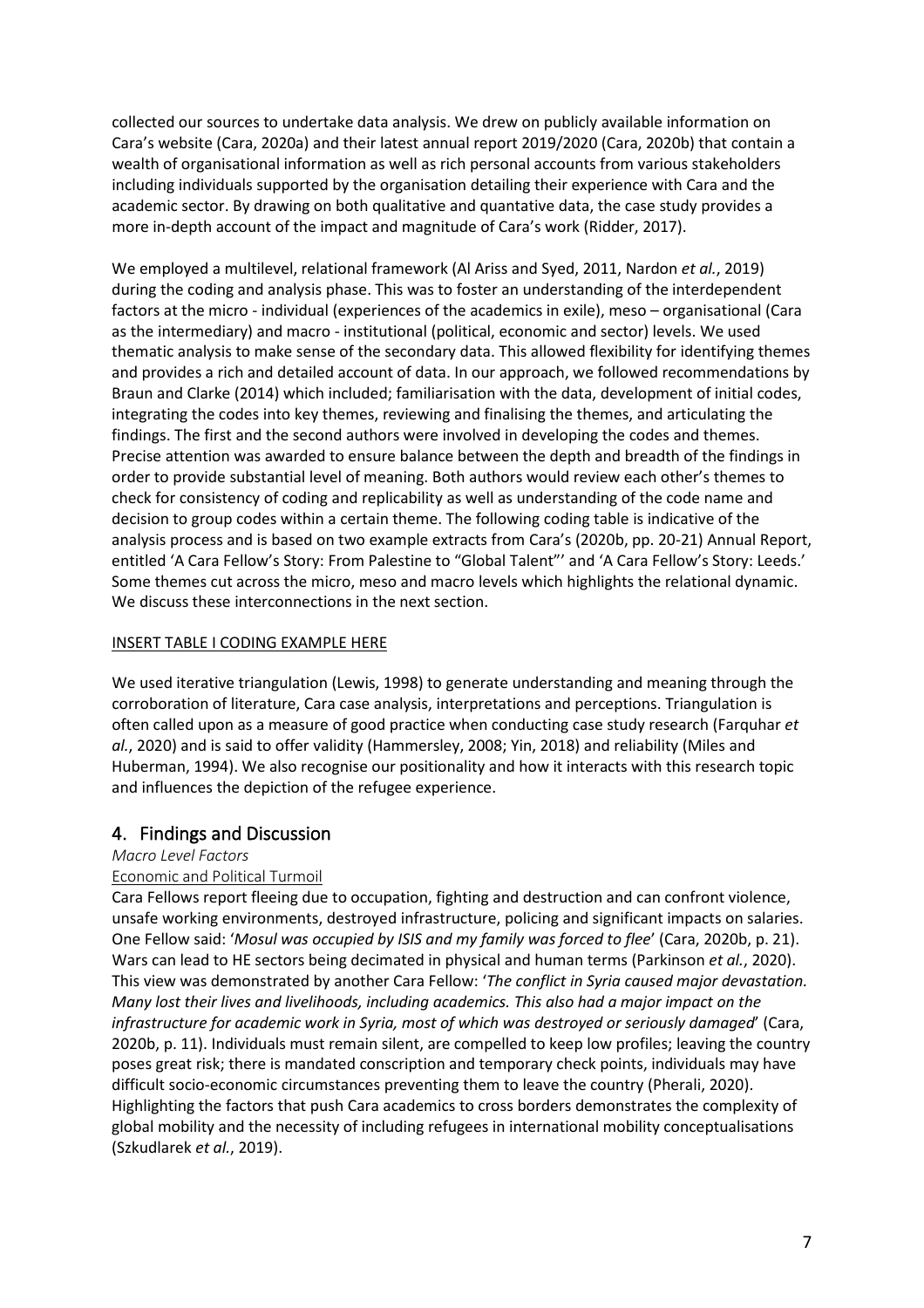The very nature of individuals' education and profession can put them at risk of persecution, imprisonment and even death in regimes that seek to control knowledge and influence. Certain professionals, academics in this case are targeted specifically because of the nature of the conflict; for example, a Fellow from the Syrian Programme said, '*two of my students were detained, tortured and burned… My life was in danger, and I had to leave my job, my city and my dreams*' (Cara, 2020b, p. 14). A recent report by Scholars At Risk (2019) highlights the extent of attacks on higher education communities around the world including violence, wrongful imprisonments and prosecutions of scholars, pressures on student expression and restrictions on academic travel. These factors push academics to find employment elsewhere and continue their academic career in safety. However, this does not always ensure safety as the power of dictator networks across countries can discourage university administrations from hiring these academics in exile (Pherali, 2020).

### Sector Reflections: Academia

The higher education (HE) landscape has many challenges for which intermediaries like Cara cannot solve due to their structural and institutionalised nature. In the UK context, Stevenson and Baker (2018) report the 'blockages at every level with regard to making the kind of cultural and structural changes that are needed to make HE a viable and attractive option for the many, rather than a struggle for the few' (p. 21). The 'massification of HE' and zero-hour contracts mean there is more to do in less time (p. 44). Furthermore, challenges facing postdoctoral researchers have recently been recorded, particularly in relation to mental health concerns due to the isolating nature of postgraduate research and the importance of the supervisory fit (Mackie and Bates, 2019). These challenges are exacerbated for migrants; individuals confront new working cultures, language challenges and the pressures of publishing (Welch and Zhen, 2008). One study reported that the fear of being let go or not being able to renew residence permit, lead one academic in exile to work 80-hour weeks (Pherali, 2020) leading to an unhealthy work-life balance. These sector challenges can exclude marginalised groups and create barriers to career development and progression (Vatansever and Kölemen, 2020).

Responding to these challenges, several HE institutions have established practical interventions to support refugees with, 'access, meaningful participation and post-study success' (Stevenson and Baker, 2018, p. 104). Some universities are part of the University of Sanctuary network, a body of work that is part of UK charity, City of Sanctuary (Universities of Sanctuary, 2021), offering scholarships for refugees and asylum seekers and specialised support and initiatives. However, support varies greatly across institutions as the specific needs of students and staff from forced displaced backgrounds are not readily understood, coupled with institutional barriers on budgets and agendas. In response, a recent report developed recommendations for universities to better facilitate integration so individuals can unlock their potential (Speed *et al.,* 2020). Considering the context of the sector, when supporting academics in exile, can alleviate some of the burdens individuals face. Below, we explore how Cara goes on to mitigate some of these challenges for academics in exile by leading cross sector partnerships and providing dedicated support to Fellows.

#### *Meso And Micro Level Factors: Organisational Responses to Individual Needs*

#### Cara: The Fellowship Programme and The Syrian Programme

Cara works with academics in exile as well as academics under immediate threat via two main programmes. The Fellowship Programme provides support to individuals to escape from immediate risk, with their families, to safety in a receiving country where they can continue their academic activities. The Syria Programme provides regionally based support, including networking and skill development to Syrian academics forcibly displaced to countries around Syria. Cara have also previously run dedicated regional programmes for exiled academics from Iraq and Zimbabwe. Latest figures show that by the end of 2019, the Fellowship Programme had engaged with 300 Fellows and the team were processing just under 100 additional enquiries. The Syria Programme database had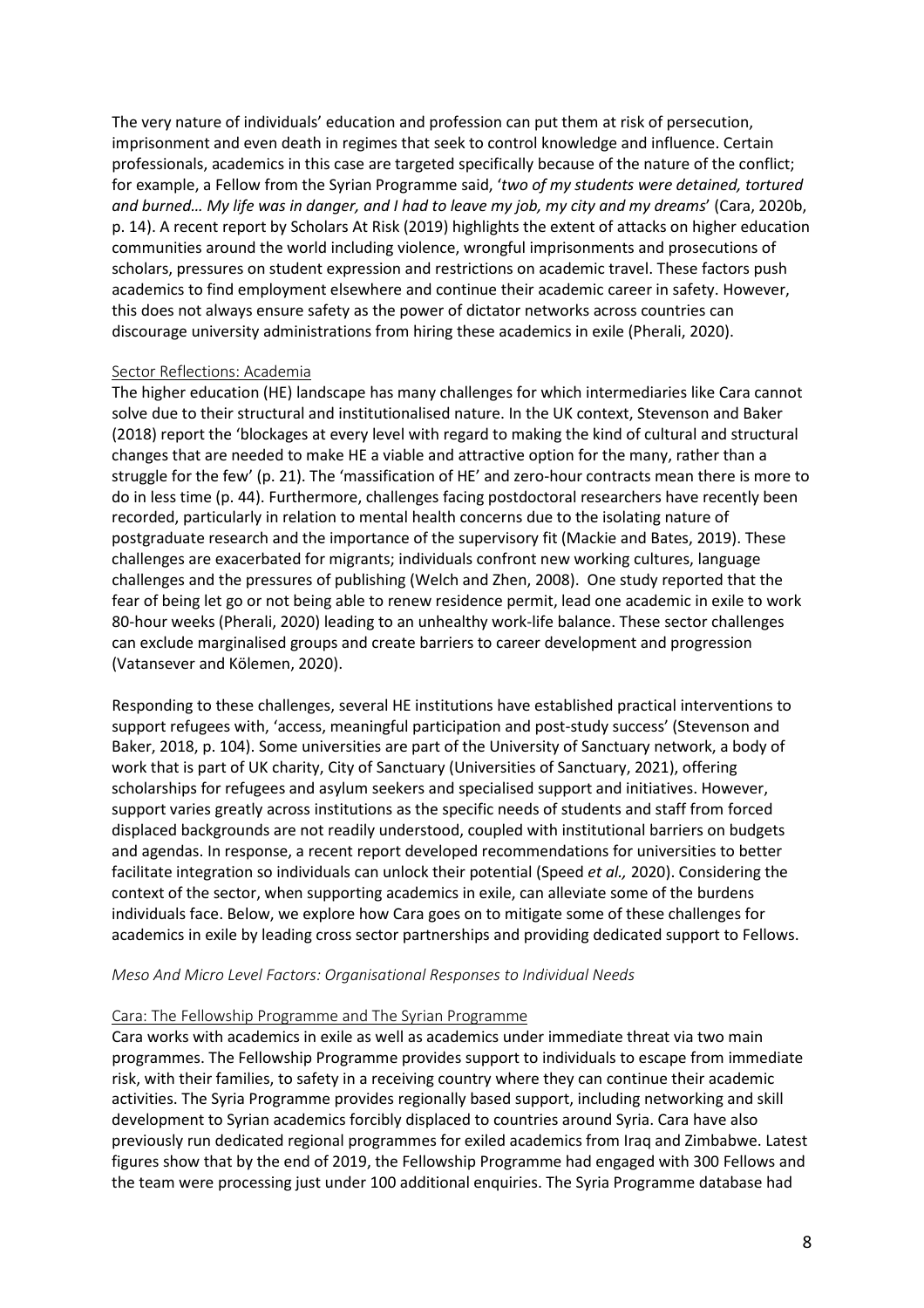registered nearly 500 Syrian academics and had engaged directly with 140 in at least one of the programme strands (Cara, 2020b). Cara's approach echoes recent findings that posit that sector specific support is more effective in ensuring professional employment for refugees (Campion, 2018). Next, we discuss how Cara plays a role, like other newcomer support organisations (Nardon *et al.*, 2020), in empowering refugees in the receiving economy (Lacroix *et al*., 2015).

# Unpacking Standard Recruitment and Global Mobility Assumptions

Individuals contact a dedicated team at Cara, that understands the circumstances in which academics in exile find themselves. One Cara Fellow said: '*I got in touch with Cara in 2016, which was the only organisation that responded to my application. They were so sympathetic to my case'* (Cara, 2020b, p. 21). Cara steers away from standard recruitment models because engagement of refugees in such processes may not be possible given the severe changes to individual economic circumstances, and restrictions on technology, internet and electricity access. Individuals may not have the time to build an online profile and this in itself may cause risk to the individual in regimes that punish deserters. Therefore, Cara's recruitment model is based on finding academic positions in receiving countries if and when academics at risk make contact.

Cara's approach is centred around valuing previous experience and supporting individuals to reach their full potential. One Syrian Cara Fellow, unable to obtain academic work during the unrest, volunteered for a charity in Syria, and worked for an NGO after fleeing to a neighbouring country. In line with Parkinson *et al.* (2020), there are few or no opportunities to work within the same discipline, so individuals may work 'in areas peripheral to their expertise' (Cara, 2020b, p. 190). Taking steps away from academia can be detrimental to successfully obtaining academic positions in the future as some employers fail to consider the context impacting individuals work history and overlook the valuable experience and transferable skills developed during displacement. A lack of understanding of international qualifications and experience could see organisations 'miss out' on talent (Rodriguez and Scurry, 2014). However, Cara seems to take a more holistic view; despite some academic eligibility criteria required to study in UK institutions, Cara supports the individual to contact relevant universities to secure a postgraduate or post-doctoral fellowship.

This emphasises that individual agency and push and pull factors are heavily influenced for those fleeing war-torn countries (Hajro *et al.*, 2019) which shapes individual needs and expectations. Unlike expatriates and skilled migrants, pulled to relocate for professional reasons (Crowley-Henry and Al Ariss, 2018), refugees face immediate risk to life due to war and unrest which acts as a push factor as individuals seek safety elsewhere (Cerdin and Selmer, 2014). Unlike these dominant assumptions around global mobility, Cara understands the complex nature of crossing borders for safety. Fellows spoke of the difficulties they had in leaving the country, but Cara reassured them stating the Fellowship would begin upon arrival. That same Fellow added: '*It took me six months to leave the Gaza Strip because of the continuous siege. Cara was in continuous contact with me, always assuring me that my Fellowship would start as soon as I was able to come to the UK'* (Cara, 2020b, p. 20). Furthermore, individuals can access dedicated travel assistant support; one Fellow highlights: '*Cara booked a flight ticket and hotels to facilitate my travel from Egypt to UK without delay'* (Cara, 2020b, p. 20). The flexible, human and tailored support goes a long way in reassuring individuals in desperate situations.

# Developing the Refugee Talent Pool

The impact of war on HE has been significant, resulting in a 'lack of access to resources, administrative support, professional or disciplinary bodies, and research facilities' during unrest and displacement (Parkinson *et al.*, 2020, p. 191). It is difficult staying up to date with research due to the devasting effects of war (ibid, 2020). This has substantial implications for the employment and professional development of academics at risk. For individuals considering attending conferences and training as a way of getting back into academia; immigration status can be a barrier to travel,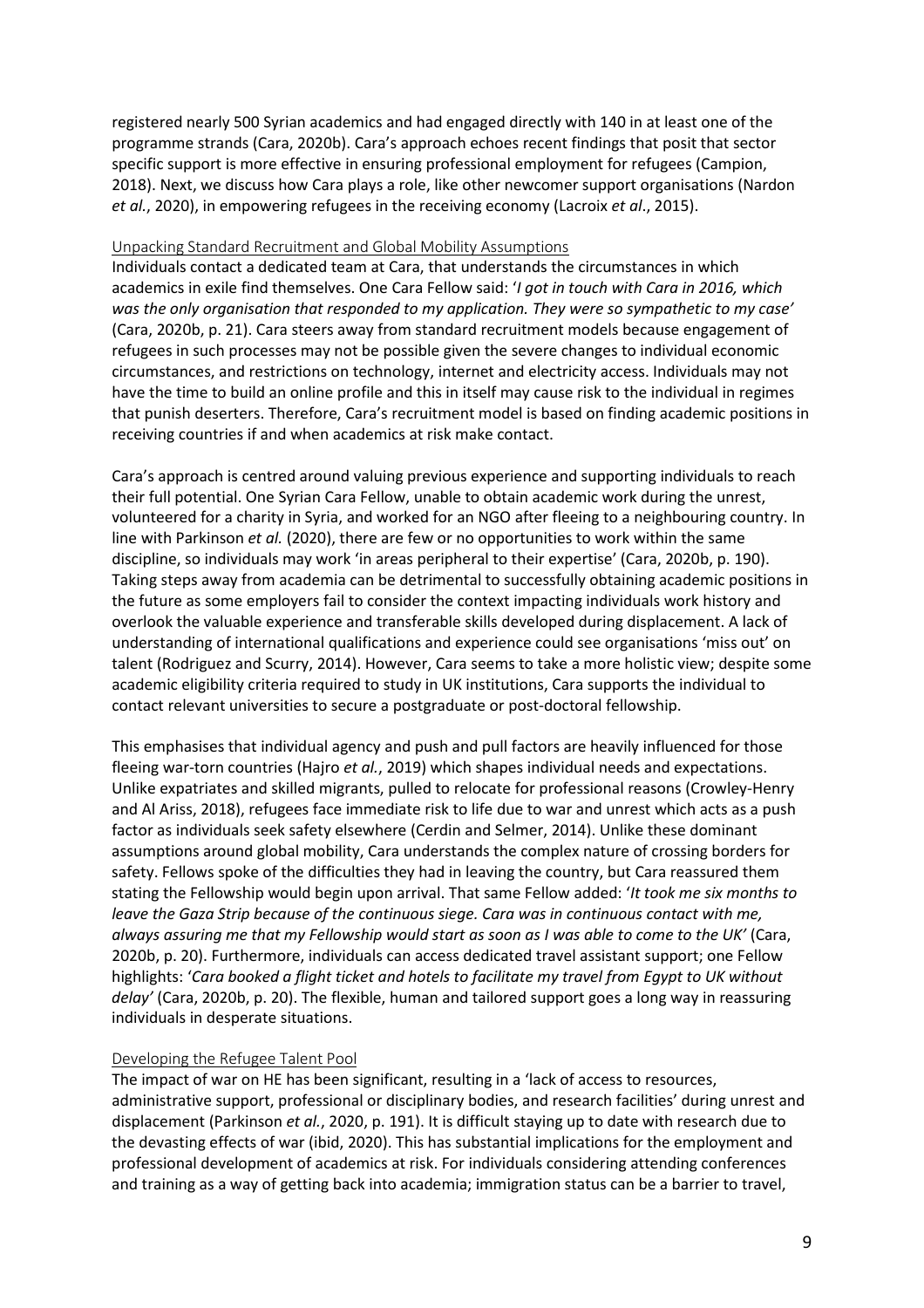and personal circumstances remain precarious and unstable (ibid*.*, 2020). Cara's regional work, via the Syrian Programme, addresses some of these issues by supporting the development of academics in exile as a pool of talent (for detail see, Parkinson *et al.*, 2018). It has three strands aimed at capacity building and the professional development of academics in exile. Following consultations with Syrian academics, they include; English for Academic Purposes, Research Incubation and Academic Skills Development (Parkinson *et al.*, 2020). Scholars demonstrate the importance of (re)training due to refugees' absence from the labour market and lack of specific knowledge regarding the new workplace (Bloch, 2008). Unlike the Fellowship Programme, the Syrian Programme has a broader remit encouraging all Syrian academics in neighbouring countries to join the network and development activities. The localised nature of Cara's programme considers these challenges to overcome issues of deskilling, unemployment, networking and travel restrictions.

Different working cultures and practices also play a role in how individuals can adapt when taking up employment in another country. With greater emphasis on teaching in certain institutions, some individuals were not required to remain research active. Individuals feel that this leads to deskilling (Parkinson et al., 2020). To address these issues, Cara works closely with key stakeholders across the sector, including over 260 university and academic experts from over 80 universities who provide voluntary support for the Syria Programme (Cara, 2020a). Furthermore, refugees may have experienced traumatic events which have long lasting implications on physical and mental health including malnutrition and trauma due to exposure to violence (Kone et al., 2019). One Syrian Programme Cara participant said: *'My self-efficacy as an academic diminished, and, like the majority of exiled Syrian academics, I experienced psychological trauma after all the dangers I went through*' (Cara, 2020b, p. 14). Individuals need support to recover from the trauma of displacement, build trust diminished through regimes and interrogations, and improve wellbeing. Failure to provide integration support triggers negative outcomes at individual and organisational levels.

Despite challenges, and with the support of Cara and sector stakeholders, Cara reports the successes and career achievements of its Fellows demonstrating that a supportive environment can help individuals reach their full potential and unlock talent. Some academics supported by Cara found employment, gained fellowships, participated in international activities, for example with the UN. Another Fellow reported securing very competitive British Academy funding. This highlights the success and ambition of academics in exile. Many Fellows report participating in multiple activities; it seems that individuals go above and beyond. This may be linked to high levels of motivation, feelings of gratitude, or wanting to give back, but also the result of a competitive sector that requires unrealistic participation levels in order to secure employment post fellowships. The impact of Cara's work demonstrates that tailored support can unlock potential and facilitate talent development. Cara values the experience and potential of academics in exile, and in partnership with sector stakeholders, fosters a more conducive social environment, where individual talent can flourish (Simonton, 1999).

#### Developing and Integrating the Refugee workforce

Cara Fellows in the UK report the vast range of activities they had been involved in during their Cara Fellowship that helped develop their academic profile and career prospects, including writing papers, attending training and development workshops, collaborations, expanding networks, presenting at conferences, teaching and supervising students. One Fellow highlights, '*Cara continues to provide me with support to progress my career, including workshops to help Fellows to strengthen their skills and be more familiar with the British system*' (Cara, 2020b, p. 21). One Fellow volunteered her time by supporting another Cara Fellow via Cara's English support programme. This demonstrates Cara's ability to foster networks and promote self-reliance amongst Fellows. Furthermore, one Cara Fellow said: '*Cara continuously reviews its Fellows' progress and solves any obstacles we face as international academic visitors'* (Cara, 2020b, p. 20). Cara (2020b, p. 4)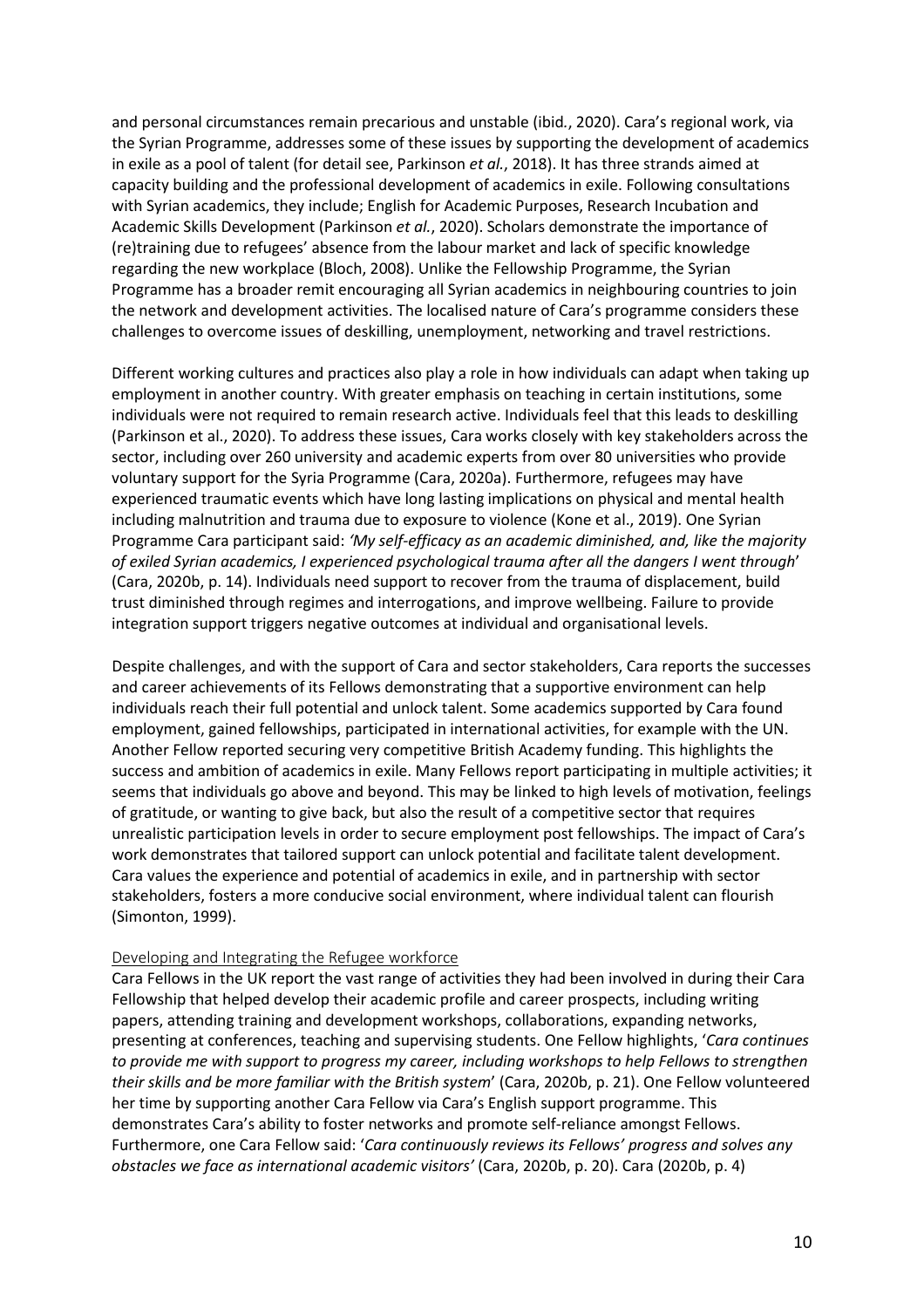highlights future organisational plans to pilot a Mentoring Scheme to provide additional support for their Fellows. Our analysis of Cara Fellow accounts suggests that this holistic support encourages the development and integration of refugees into the workforce, demonstrated by Fellows going on to secure employment, research funding and large-scale impact and recognition.

### Acknowledging Multiple Marginalisations

Cara acknowledges the disproportionate effect on women academics in exile. Cara's Deputy Director states: '*Cara continues to promote the cause of female academics, who share the risks that their male colleagues do but also often face additional discrimination in their predominantly patriarchal societies'* (Cara, 2020b, p. 4). Cara highlights the importance of supporting women academics and report that around a third of their Fellows are women. Cara also reports that the enquiries being processed were from 20 different countries highlighting the breadth of global talent but equally the widespread global unrest impacting several nationals. Support for Fellows' immediate family forms part of Cara's work with reports of around 400 dependents supported to date. Family can provide a significant support mechanism particularly relevant when individuals may have experienced separation and loss during displacement.

Considering the disproportionate effects on displaced and marginalised communities within academia is required so individuals can unlock their potential. This necessitates intermediaries and cross-sector stakeholders to understand and commit to Equality, Diversity and Inclusion (EDI) support for students and staff so that the categories of sanctuary student, refugee or international Fellow, do not homogenise the diverse experiences. Cara's recognition of some of these issues along with EDI work taking place within universities goes some way to addressing these issues (Speed *et al.*, 2020; Unangst and Crea, 2020).

### Cross Sector Partnerships

Cara collaborates with key sector stakeholders such as the British Academy, the Royal Society and the British Council to host development and networking events as well as ensuring in-kind support or fee-waivers for their Fellows. Organisations that support refugees, like Cara, are able to facilitate support provision by leveraging social actors and resource (Nardon *et al.*, 2020). Cara has also created a network of UK Universities and recently reported there were 121 members. By working with key stakeholders, Cara facilitates academic freedom for their Fellows and obtains vital practical and financial support; many members from the University Network also offer Cara Fellowships. Other stakeholders, such as university career advisors, also provide more localised support within respective institutions. Furthermore, Fellows report that supervisors played a vital role in accessing networks, jobs, and collaborations. Fellows' accounts (Cara, 2020b) demonstrated the important role of networking for career development but also as a means of building collegial rapports, collaborations and advancing understanding and knowledge. Universities and other sector stakeholders play a key role in ameliorating individuals integration process. One academic highlighted that the university provided one Fellow '*with office space and accommodation on its Canterbury campus for two months*' (Cara, 2020b, p. 15). Fellows spoke about the pedagogical and pastoral support from university colleagues and supervisors that helped career development and in some cases wellbeing. Another Cara Fellow said: '*The cooperation of my colleagues here at Newcastle, and the support I received from them, has had a very positive impact in overcoming the very negative psychological effects of the years of war that I lived through in my country*' (Cara, 2020b, p. 11). The support of local volunteers is also highlighted by Cara, including host families providing accommodation and social support. Studies shine light on the benefits of cross-sector partnerships and industry collaborations, boosting the capability of refugee support organisations to act as an intermediary between refugees and employers (Hunter and Mileski, 2013). In this case, Cara galvanises support and resources from across the sector, and beyond, to secure their work as a charitable organisation and their related programmes which are essential in addressing the needs of academics in exile.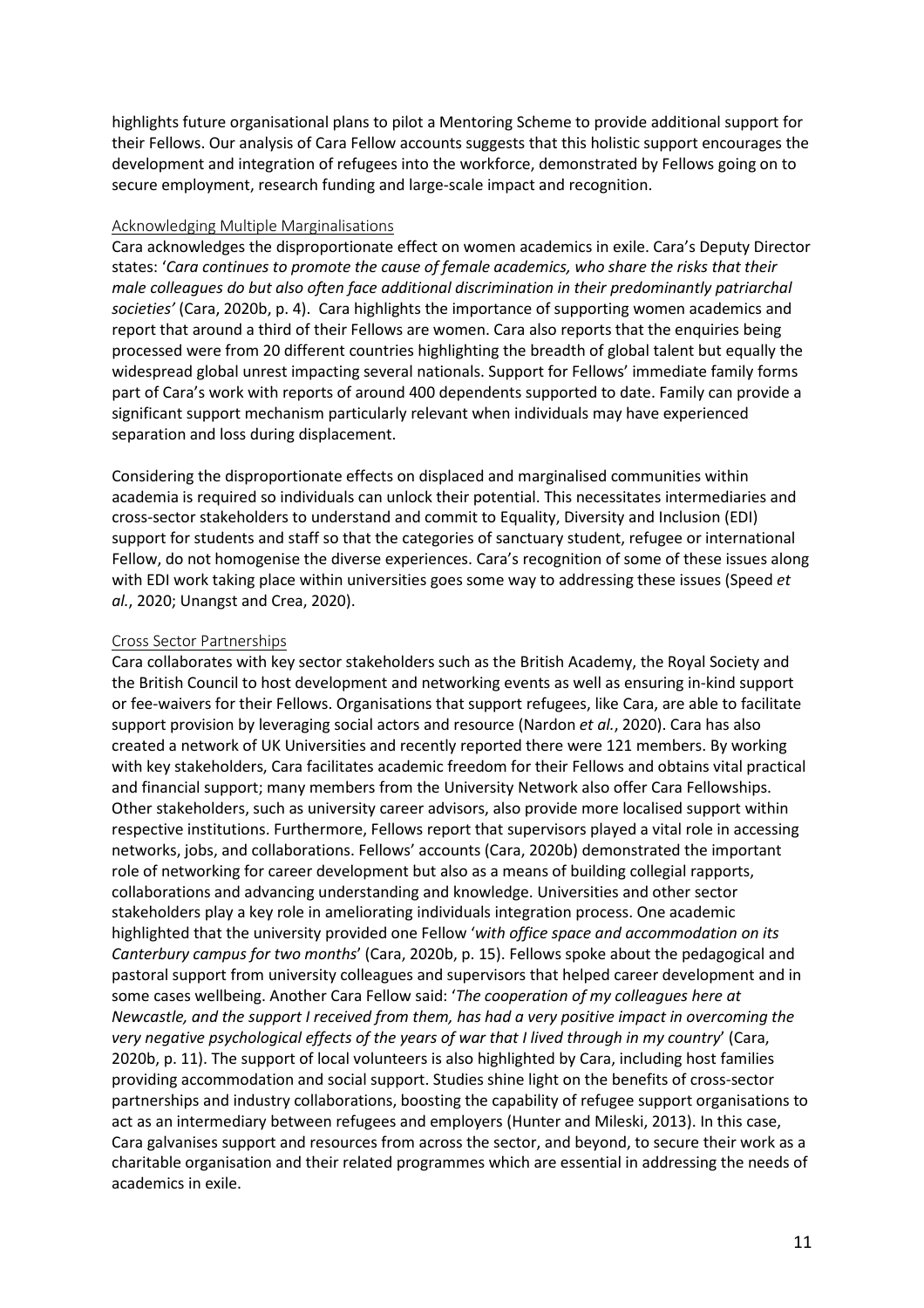# 5. Practical and Theoretical Implications

This paper explores the role of intermediary organisations in supporting access to and the development of the refugee talent pool. We examine migration literature on Refugee Support Organisations (also referred to as Newcomer Support Organisations) and HRM literature regarding the role of intermediaries. We argue the case for specialised intermediaries, that work across a sector to galvanise assistance and resource to support the development and integration of the refugee talent pool and confront the challenges of the canvas ceiling. We term such organisations 'Refugee Talent Intermediaries.' Cara's model ensures no talent goes to waste, facilitates the global advancement of knowledge and innovation and the inclusion of diverse perspectives. By considering the case of refugees, we demonstrate the ethical and business case for GTM. Below, we expand on our research contributions and practical recommendations.

We contribute to debates within IB and HRM literature regarding the nature of global mobility for refugee talent pools and make the case for a relational framework. Engagement with political and economic analysis shines light on the reasons for, and reality of forced displacement for academics. We unpack dominant assumptions around the nature of global mobility for academics in exile by shining light on the factors that push individuals to cross borders. We highlight that supporting global talent in exile helps individuals to build on their knowledge and expertise, contribute to host countries, and also serves as a way of protecting both the individual and values at the heart of professions subject to persecution. In the case of academics, such persecution challenges the rights to freedom of speech and the ethic of academic freedom. GT managers can also play an instrumental humanitarian role for professionals at risk in need of safety, which can facilitate, in the long-term, ways forward for nationals and nations to rebuild and innovate post-conflict.

Exploration of the sector context demonstrates the challenges of academia and the disproportionate effects this has on refugees. Institutional EDI initiatives, along with the University of Sanctuary network, go some way to address these challenges. We emphasise the importance of acknowledging the various experiences of marginalisation and how they intersect with migrant worker subjectivities (Tapia and Alberti, 2019). We demonstrate how Cara's organisational response, in facilitating network events, workshops and the roll out of a Mentorship programme, along with engagement in cross-sector partnerships, alleviates some of the burdens of the sector on academics in exile. We encourage the development of refugee support organisations and intermediaries to target support and specialism to specific professions and sectors.

Organisational analysis shows that, by focusing on academics, Cara is able to tailor support, build very context specific knowledge and partnerships and galvanise resources. Unlike the limitations presented in the migration literature regarding the lack of knowledge and tailored support in assisting refugee workforce integration, Cara's design demonstrates the benefits of profession and sector specific support. However, integration support must also consider the impact of psychological trauma and the physical implications of displacement by working with relevant stakeholders to ensure the individual needs are met. There is a need for awareness raising to inform and counter misinformed and harmful attitudes amongst colleagues and relevant stakeholders. This could be in the form of including forced migration specific points in existing EDI policy and training or supporting initiatives like Refugee Week. Certain sectors also have initiatives that could raise awareness and support integration. Within academia, universities can join Cara's University Network and engage in the University of Sanctuary network.

Cara's regional programme galvanised support in the sector to offer network opportunities and professional development training to those academics in exile, struggling to find employment or work commensurate with their experience and expertise (Junankar and Mahuteau, 2004). This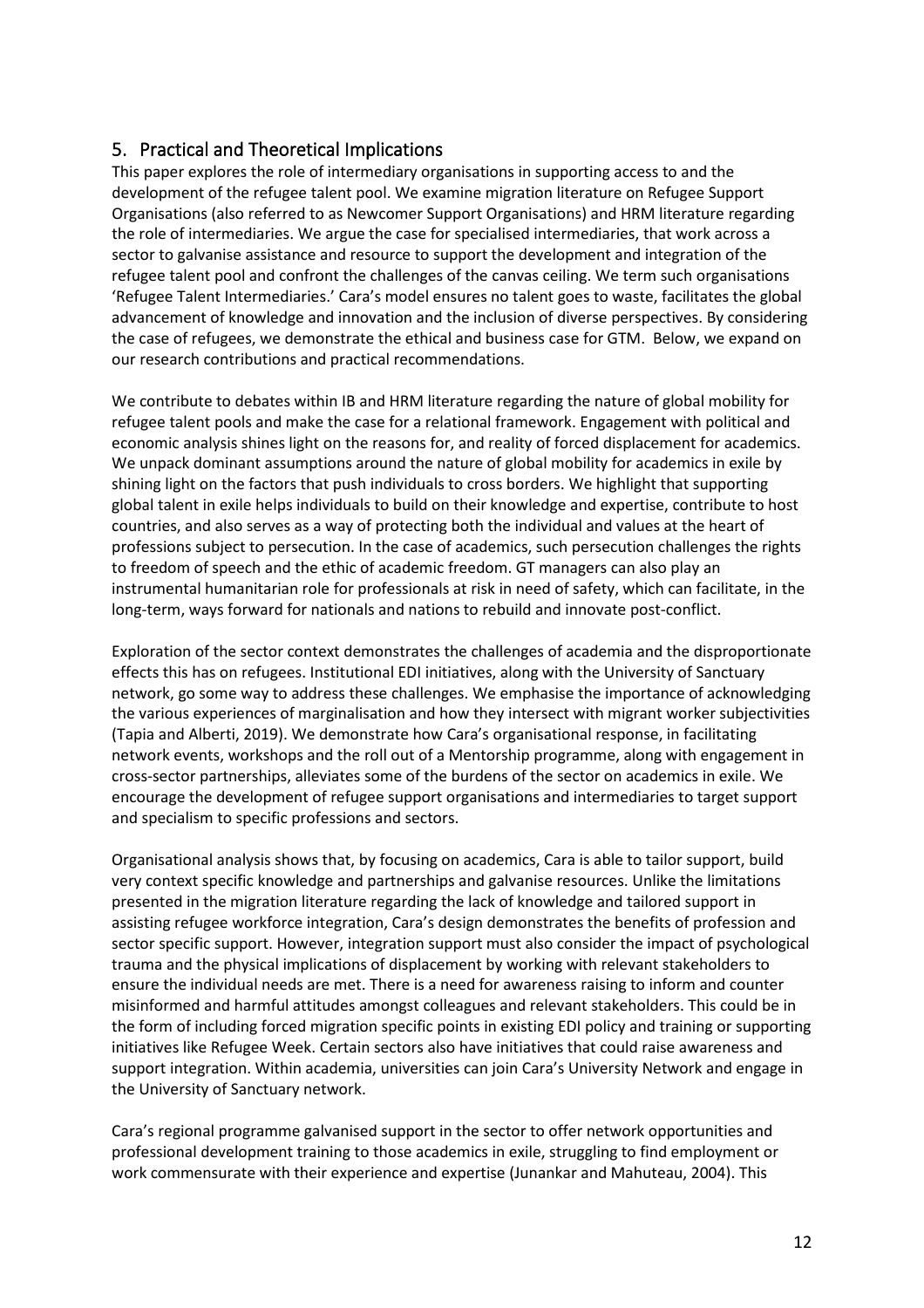commitment to develop the refugee talent pool facilitates upskilling and career development which resulted in subsequent benefits such as individuals going on to secure a fellowship or employment. In line with Reade *et al*.'s (2019) strategic HRM perspective that calls on organisations to reduce push factors and promote peace, this localised approach to refugee professional development builds capacity and develops talent, which can better equip individuals to rebuild HE sectors destroyed by war.

We contribute to debates on talent management and development by exploring refugee talent pools. We highlight a major shift in talent recruitment processes which are required in order for refugees to take up international work opportunities. Refugee Talent Intermediaries support the administrative and financial processes whilst working with sector stakeholders to ensure workforce integration. We unpack dominant assumptions that view talent as tangible, static and internal to the organisation, by demonstrating how Cara's flexible, human and tailored approach values the experience and potential of academics in exile. Cara's support, including stakeholder partnerships, enables the development and integration of refugee talent. We discuss how Cara Fellows develop the competencies and confidence which leads to professional and personal development. Cara Fellows report several successes and demonstrate the multidisciplinary talent that has national and international impact. We argue that this individual talent was unlocked by the supportive environment and opportunities created via a cross-sector partnerships, facilitated and led by Cara, a refugee talent intermediary. This demonstrates the importance of viewing individual potential, support and opportunities as a precursor for talent and impact.

By taking a multi-stakeholder response, GT managers can foster relations across the sector, build understanding as well as mobilise support (financial, in kind, practical etc.) and impact ensuring global talent from forcibly displaced backgrounds can find safety and excel in the new country. Identifying best practice like this is one of the key areas which GTM and HRM scholars can offer precious insight and valuable recommendations for policy makers and companies. Such action can both facilitate access to an untapped talent pool and support refugee integration (Szkudlarek *et al.*, 2019). In doing do, we contribute to conceptualisations of responsible and inclusive management practices (Swailes *et al*., 2014; Swailes, 2020).

# 6. Limitations and Areas of Future Research

The paper's focus on secondary resources does not capture the in-depth experiences of individuals involved with Cara. Furthermore, by anchoring our case analysis on Cara's annual review, we acknowledge the potential skew in our findings. We propose further empirical research with key stakeholders to gain a better understanding of how Cara's work is experienced by the various individuals and organisations involved across the sector. Focusing on one case provides one angle and is limited in its ability to theorise. Future research could explore additional contexts and sectors, such as French-based organisation, *the Agency of Artists in Exile*, or Cara's US counterpart, *Scholars at Risk*. Understanding the differences in the lived experiences of refugees precisely due to profession and/or nature of talent is an interesting path for future research.

Given the organisational focus on success stories in Cara's reporting, our case analysis shows limited exploration of sector implications and the challenges faced by individuals during the Cara Fellowships. Further research would help shine light on these implications and could highlight which measures are effective in addressing them. We believe it is important to have support and contacts that are not directly linked to the Fellowship as Fellows may feel obliged to overlook their needs to 'fit in' with requirements from supervisors and Cara. The introduction of Cara's Mentoring Scheme may address these challenges. Future research focusing on the individual lived experience of Cara Fellows could highlight these potential organisational blind spots and shed light on the how the cross-sector partnerships are experienced by the Fellows.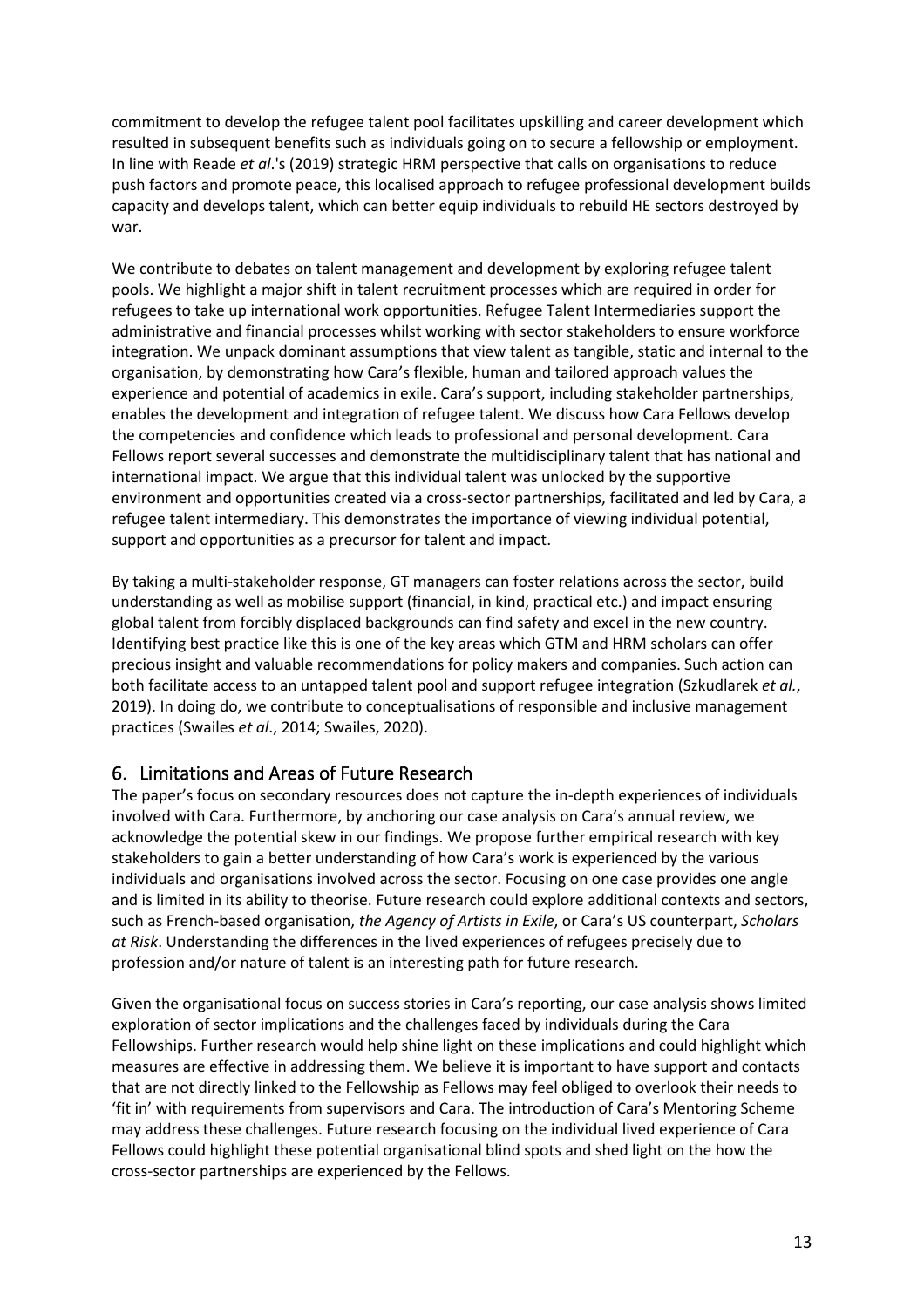GTM theorists and practitioners must consider the vast range of needs and experiences amongst refugees. Individuals may be internally displaced within their country of origin; they may be in camps or towns having managed to flee; some may be resettled in countries participating in various international resettlement schemes. Each scenario provides a vastly different context impacting individuals' working rights and experiences, level of safety and immigration status. Future research could explore the varying challenges and opportunities faced by individuals and refugee talent intermediaries.

# References

- Ager, A. and Strang, A. (2008), "Understanding integration: A conceptual framework", *Journal of Refugee Studies*, 21(2), pp. 166–191. doi: 10.1093/jrs/fen016.
- Agunias, D. R. (2009), "Guiding the invisible hand: making migration intermediaries work for development", available at: http://hdr.undp.org/sites/default/files/hdrp\_2009\_22.pdf (Accessed: 31 January 2021).
- Al Ariss, A. and Sidani, Y. (2016), "Comparative international human resource management: Future research directions", *Human Resource Management Review*, 26(4), pp. 352–358. doi: https://doi.org/10.1016/j.hrmr.2016.04.007.
- Al Ariss, A. and Syed, J. (2011), "Capital mobilization of skilled migrants: A relational perspective", *British Journal of Management*, 22(2), pp. 286–304. doi: 10.1111/j.1467-8551.2010.00734.x.
- Baran, B. E. *et al.* (2018), "Survival, expectations, and employment: An inquiry of refugees and immigrants to the United States", *Journal of Vocational Behavior*, 105, pp. 102–115. doi: https://doi.org/10.1016/j.jvb.2017.10.011.
- Betts, A. (2010), "Survival Migration: A New Protection Framework", *Global Governance: A Review of Multilateralism and International Organizations*, 16(3), pp. 361–382. doi: 10.1163/19426720- 01603006.
- Bloch, A. (2008), "Refugees in the UK Labour Market: The Conflict between Economic Integration and Policy-led Labour Market Restriction", *Journal of Social Policy*, 37(1), pp. 21–36. doi: 10.1017/S004727940700147X.
- Boyd, R., Akker, J. and Wintour, L. (2009), "Academic refugees", *International Psychiatry*, 6(3), pp. 53–54.
- Braun, V. and Clarke, V. (2014), "What can "thematic analysis" offer health and wellbeing researchers?", *International journal of qualitative studies on health and well-being*, 9.
- Brewster, C., Gooderham, P. N. and Mayrhofer, W. (2016), "Human resource management: the promise, the performance, the consequences", *Journal of Organizational Effectiveness*, 3(2), pp. 181–190. doi: 10.1108/JOEPP-03-2016-0024.
- Caligiuri, P. and Bonache, J. (2016), "Evolving and enduring challenges in global mobility", *Journal of World Business*, 51(1), pp. 127–141. doi: 10.1016/j.jwb.2015.10.001.
- Campion, E. D. (2018), "The career adaptive refugee: Exploring the structural and personal barriers to refugee resettlement", *Journal of Vocational Behavior*, 105, pp. 6–16.
- Cara (2020a), "A lifeline to academics at risk", available at: [https://www.Cara.ngo](https://eur03.safelinks.protection.outlook.com/?url=https%3A%2F%2Fwww.cara.ngo%2F&data=04%7C01%7CKulichyova-A%40ulster.ac.uk%7C1fd2f2d2abe64410b84408d8bfb5b7c9%7C6f0b94874fa842a8aeb4bf2e2c22d4e8%7C0%7C0%7C637470135547550147%7CUnknown%7CTWFpbGZsb3d8eyJWIjoiMC4wLjAwMDAiLCJQIjoiV2luMzIiLCJBTiI6Ik1haWwiLCJXVCI6Mn0%3D%7C1000&sdata=YWLRoxYPMKpBOmRDUtXQdD%2B7IUWjO4zwV7E4POmTmRA%3D&reserved=0) (accessed: 20 January 2021).
- Cara (2020b), "Cara Annual Report 2019-2020", available at: https://www.Cara.ngo/wpcontent/uploads/2020/10/201007-Annual-Report-2019-20-Final.pdf (Accessed: 20 January 2021).
- Cara (2021a), 'Who we are', available at: https://www.cara.ngo/who-we-are/ (accessed: 09 May 2021).
- Cara (2021b), "Publications on the work of the AAC, SPSL and CARA", available at: <https://www.cara.ngo/wp-content/uploads/2015/06/Publications-on-the-work-of-the-AAC.pdf> (accessed 09 May 2021).
- Carr, S. C., Inkson, K. and Thorn, K. (2005) "From global careers to talent flow: Reinterpreting "brain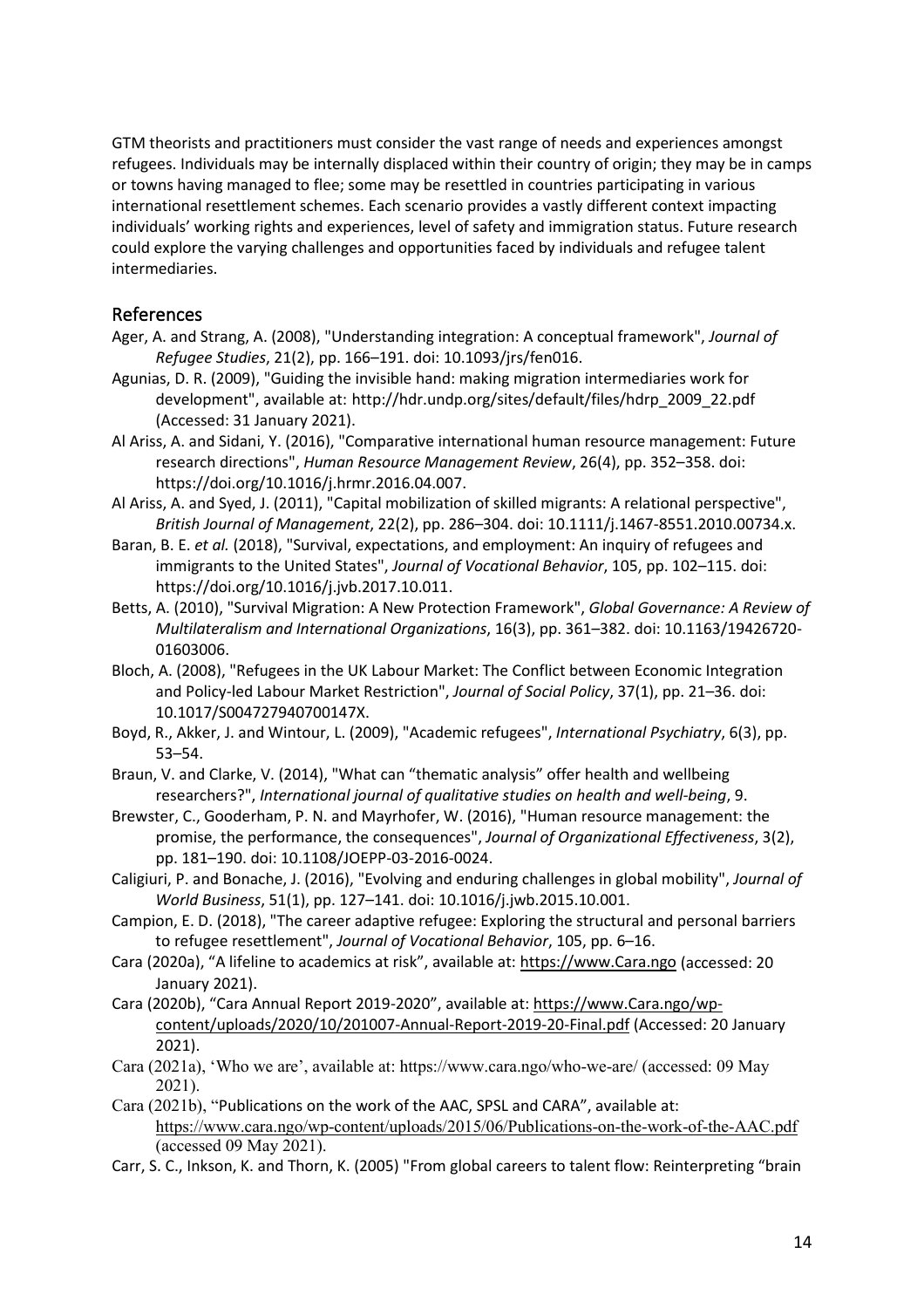drain"', *Journal of world business*, 40(4), pp. 386–398.

- Cerdin, J.-L. and Selmer, J. (2014), "Who is a self-initiated expatriate? Towards conceptual clarity of a common notion", *The International Journal of Human Resource Management*, 25(9), pp. 1281–1301. doi: 10.1080/09585192.2013.863793.
- Cerna, L. (2016), "The crisis as an opportunity for change? High-skilled immigration policies across Europe", *Journal of Ethnic and Migration Studies*, 42(10), pp. 1610–1630.
- Crowley-Henry, M. and Al Ariss, A. (2018), "Talent management of skilled migrants: propositions and an agenda for future research", *International Journal of Human Resource Management*, 29(13), pp. 2054–2079. doi: 10.1080/09585192.2016.1262889.
- Dunwoodie, K., Webb, S., Wilkinson, J., and Newman, A. (2020), "Social Capital and the Career Adaptability of Refugees", *International Migration*, 21(2), pp. 166–191. doi: 10.1111/imig.12787.
- Eisenhardt, K. M. (1989), "Building Theories from Case Study Research", *Academy of Management Review*, 14(4), pp. 532–550. doi: 10.5465/amr.1989.4308385.
- Farquhar, J., Michels, N. and Robson, J. (2020), "Triangulation in industrial qualitative case study research: Widening the scope", *Industrial Marketing Management*, 87, pp. 160–170. doi: https://doi.org/10.1016/j.indmarman.2020.02.001.
- Ferede, M. K. (2018), "Higher Education for Refugees*"*, available at: https://unesdoc.unesco.org/ark:/48223/pf0000266075 (accessed 31 January 2021).
- Festing, M., Kornau, A. and Schäfer, L. (2015), "Think talent think male? A comparative case study analysis of gender inclusion in talent management practices in the German media industry", *International Journal of Human Resource Management*, 26(6), pp. 707–732. doi: 10.1080/09585192.2014.934895.
- Gammeltoft-Hansen, T. and Tan, N. F. (2017), "The End of the Deterrence Paradigm? Future Directions for Global Refugee Policy", *Journal on Migration and Human Security*, 5(1), pp. 28– 56. doi: 10.1177/233150241700500103.
- Groutsis, D., van den Broek, D. and Harvey, W. S. (2015), "Transformations in network governance: The case of migration intermediaries", *Journal of Ethnic and Migration Studies*, 41(10), pp. 1558–1576.
- Hajro, A., Stahl, G.K., Clegg, C.C. and Lazarova, M.B. (2019), "Acculturation, coping, and integration success of international skilled migrants: An integrative review and multilevel framework", *Human Resource Management Journal*, Vol. 29 No. 3, pp. 328–352.
- Hammersley, M. (2008), "Troubles with triangulation", *Advances in mixed methods research*, pp. 22– 36.
- Haslberger, A. and Vaiman, V. (2013), "Self-Initiated Expatriates: A Neglected Source of the Global Talent Flow", in Vaiman, V. and Haslberger, A. (eds). London: Palgrave Macmillan UK, pp. 1– 15. doi: 10.1057/9780230392809\_1.
- Hunter, R. and Mileski, K. (2013) 'Emerging Leaders Project: Connecting University Resources to Community-Based Organizations Supporting Refugee Resettlement', *Advances in Social Work*, 14(2), pp. 613–628. doi: 10.18060/2514.
- Junankar, P.R. and Mahuteau, S. (2004), "Do migrants get good jobs? New migrant settlement in Australia", available at: http://ftp.iza.org/dp1434.pdf (accessed 13 May 2021).
- Kerr, S.P., Kerr, W., Özden, Ç. and Parsons, C. (2016), "Global Talent Flows", *The Journal of Economic Perspectives*, Vol. 30 No. 4, pp. 83–106.
- Kirk, S. (2016), "Career capital in global Kaleidoscope Careers: the role of HRM", *International Journal of Human Resource Management*, 27(6), pp. 681–697. doi: 10.1080/09585192.2015.1042896.
- Kirk, S. (2019), "Identity, glass borders and globally mobile female talent", *Journal of Global Mobility*, 7(3), pp. 285–299. doi: 10.1108/JGM-02-2019-0010.
- Knappert, L., Kornau, A. and Figengül, M. (2018), "Refugees' exclusion at work and the intersection with gender: Insights from the Turkish-Syrian border", *Journal of Vocational Behavior*, 105, pp.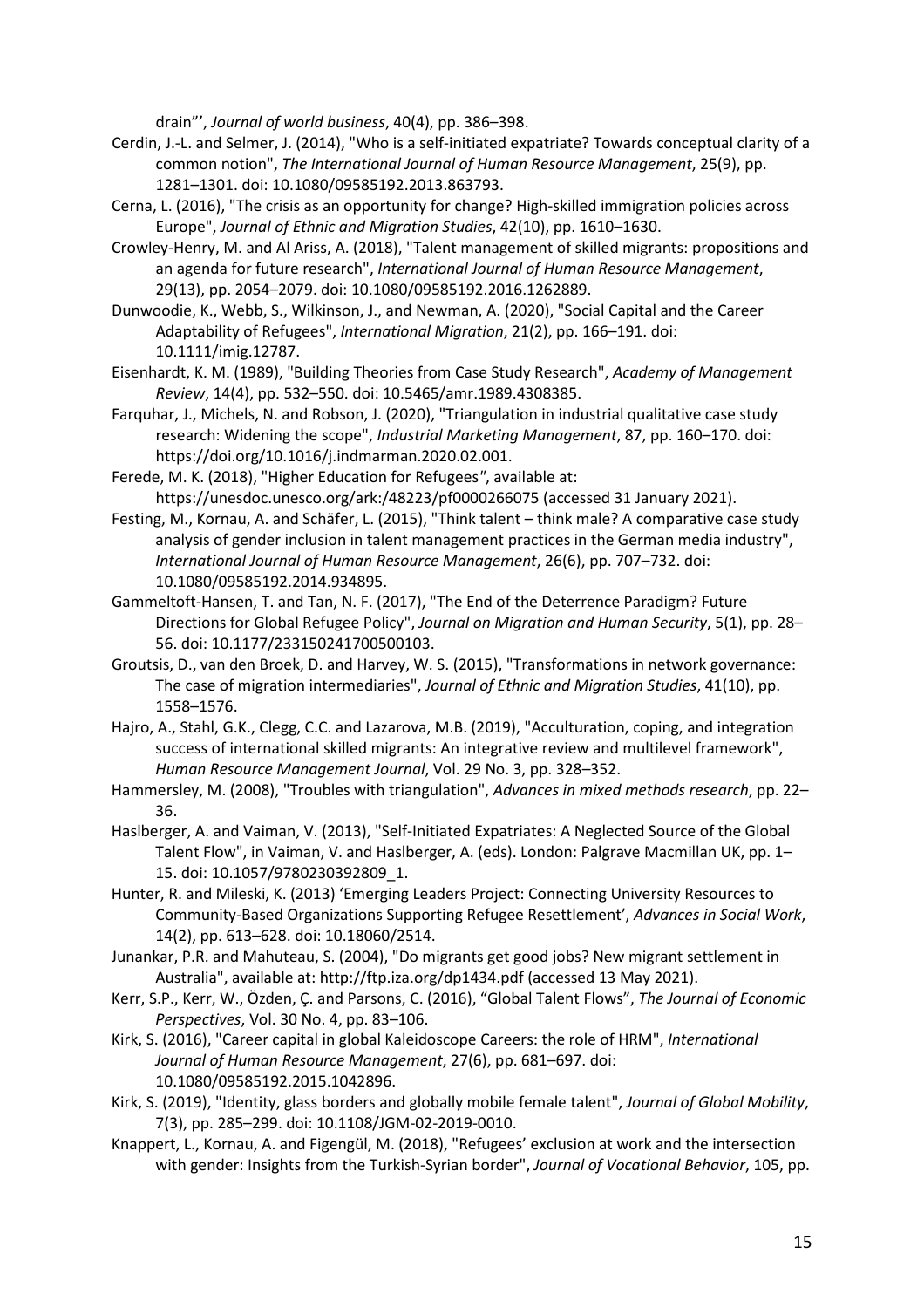62–82. doi: 10.1016/j.jvb.2017.11.002.

- Kone, Z., Ruiz, I. and Vargas-Silva, C. (2019), *Refugees and the UK Labour Market:*, *Centre on Migration, Policy and Society*, available at: https://doi.org/10.2307/j.ctt9qgxtg.13 (accessed 15 January 2021).
- Lagorio-Chafkin, C. (2018), "This billion-dollar Founder says hiring refugees isn't a political act", available at: https://www.inc.com/magazine/201806/christine-lagorio/chobani-yogurt-hamdiulukaya-hiring-refugees.html (accessed 13 May 2021).
- Lacroix, M., Baffoe, M. and Liguori, M. (2015), "Refugee community organizations in Canada: From the margins to the mainstream? A challenge and opportunity for social workers", *International Journal of Social Welfare*, 24(1), pp. 62–72. doi: 10.1111/ijsw.12110.
- Lee, E. S., Szkudlarek, B., Nguen D. C., and Nardon, L. (2018), 'Refugee workforce integration: an interdisciplinary literature review', in Atinc, G. (Ed.s), *Academy of Management Proceedings*. doi: 10.5465/AMBPP.2018.15575abstract.
- Lee, E. S., Szkudlarek, B., Nguyen, D. C., & Nardon, L. (2020), "Unveiling the Canvas Ceiling: A Multidisciplinary Literature Review of Refugee Employment and Workforce Integration", *International Journal of Management Reviews*, 22(2), pp. 193–216. doi: 10.1111/ijmr.12222.
- Lewis, M. W. (1998), "Iterative triangulation: a theory development process using existing case studies", *Journal of Operations Management*, 16(4), pp. 455–469. doi: https://doi.org/10.1016/S0272-6963(98)00024-2.
- Loon, M. and Vitale, A. (2021), "A liminal lens on integrating refugees into the workplace: Conceptualising a theoretical model", *Human Resource Management Journal*, (May 2019), pp. 1–23. doi: 10.1111/1748-8583.12338.
- Lundborg, P. and Skedinger, P. (2016), "Employer attitudes towards refugee immigrants: Findings from a Swedish survey", *International Labour Review*, 155(2), pp. 315–337. doi: 10.1111/ilr.12026.
- Mackie, S. A. and Bates, G. W. (2019), "Contribution of the doctoral education environment to PhD candidates' mental health problems: a scoping review", *Higher Education Research & Development*, 38(3), pp. 565–578. doi: 10.1080/07294360.2018.1556620.
- Makarem, Y., Metcalfe, B. D. and Afiouni, F. (2019), "A feminist poststructuralist critique of talent management: Toward a more gender sensitive body of knowledge", *BRQ Business Research Quarterly*, 22(3), pp. 181–193. doi: 10.1016/j.brq.2019.04.004.

Maxwell, J. A. (2012), *Qualitative research design: An interactive approach*. Sage publications.

- McAllum, K. (2017), "Committing to refugee resettlement volunteering: Attaching, detaching and displacing organizational ties", *Human Relations*, 71(7), pp. 951–972. doi: 10.1177/0018726717729209.
- McIntosh, A. and Cockburn-Wootten, C. (2019), "Refugee-focused service providers: improving the welcome in New Zealand", *Service Industries Journal*, 39(9–10), pp. 701–716. doi: 10.1080/02642069.2018.1472243.
- Metcalfe, B. D., Makarem, Y. and Afiouni, F. (2020), "Macro talent management theorizing: transnational perspectives of the political economy of talent formation in the Arab Middle East", *International Journal of Human Resource Management*, 0(0), pp. 1–36. doi: 10.1080/09585192.2020.1819858.
- Miles, M. B. and Huberman, A. M. (1994), *Qualitative data analysis: An expanded sourcebook*. 2nd Editio. Sage Publications.
- Moeller, M. and Maley, J. F. (2018), "MNC Considerations in Identifying and Managing LGB Expatriate Stigmatization", *International Journal of Management Reviews*, 20(2), pp. 325–342. doi: 10.1111/ijmr.12132.
- Mukhtar, M. *et al.* (2015), "But many of these problems are about funds…": The challenges immigrant settlement agencies (ISAs) encounter in a suburban setting in Ontario, Canada", *Journal of International Migration and Integration*, 17(2), pp. 389–408. doi: 10.1007/s12134- 015-0421-5.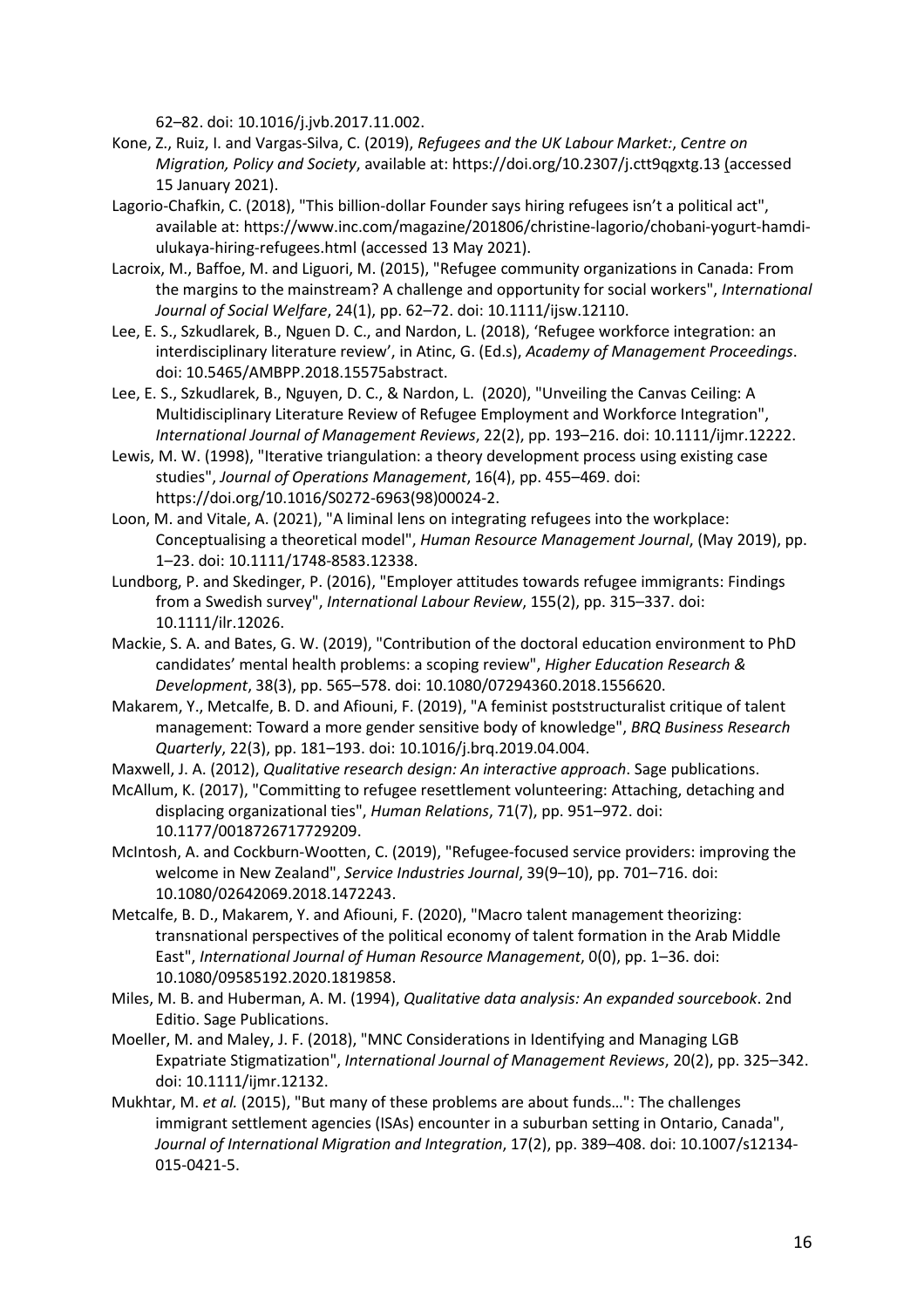Nardon, L., Szkudlarek, B., and Toh, S.M. (2019), "Special Issue call for papers: The role of HRM in refugee workforce integration: Advancing theory and enhancing practice", available at: https://onlinelibrary.wiley.com/pbassets/assets/17488583/CFP%20Refugee%20Workforce%20Integration.pdf (accessed 13 May 2021).

- Nardon, L., Zhang H., Szkudlarek, B., and Gulanowski, D. (2020), "Identity work in refugee workforce integration: The role of newcomer support organizations", *Human Relations*, p. 0018726720949630. doi: 10.1177/0018726720949630.
- Newman, A., Bimrose, J., Nielsen, I. and Zacher, H. (2018), "Vocational Behavior of Refugees: How do Refugees Seek Employment, Overcome Work-related Challenges, and Navigate Their Careers?", *Journal of Vocational Behavior*, Vol. 105, pp. 1–5.
- OECD, & UNHCR. (2018), "Engaging with employers in the hiring of refugees", available at: https://www.oecd.org/els/mig/UNHCR-OECD-Engaging-with-employers-in-the-hiring-ofrefugees.pdf (accessed 13 May 2021).
- Parkinson, T., Zoubir, T., Abdullateef, S., Abedtalas, M., Alyamani, G., Al Ibrahim, Z., Al Husni, M., Omar, F.A., Hajhamoud, H., Iboor, F., Allito, H., Jenkins, M., Rashwani, A., Sennou, A. and Shaban, F. (2018), "We are still here": the stories of Syrian academics in exile", *International Journal of Comparative Education and Development*, 20(3/4), pp. 132–147. doi: 10.1108/IJCED-06-2018-0013.
- Parkinson, T., McDonald, K. and Quinlan, K. M. (2020), "Reconceptualising academic development as community development: lessons from working with Syrian academics in exile", *Higher Education*, 79(2), pp. 183–201. doi: 10.1007/s10734-019-00404-5.
- Patton, M. Q. (2002), *Qualitative Research & Evaluation Methods*. 3rd Editio. SAGE Publications.
- Pherali, T. (2020), "My life as a second-class human being": Experiences of a refugee academic", *Education and Conflict Review*, (3), pp. 87–97.
- Phillimore, J. and Goodson, L. (2006), "Problem or Opportunity? Asylum Seekers, Refugees, Employment and Social Exclusion in Deprived Urban Areas", *Urban Studies*, 43(10), pp. 1715– 1736. doi: 10.1080/00420980600838606.
- Reade, C., McKenna, M. and Oetzel, J. (2019), "Unmanaged migration and the role of MNEs in reducing push factors and promoting peace: A strategic HRM perspective", *Journal of International Business Policy*, 2(4), pp. 377–396. doi: 10.1057/s42214-019-00043-8.
- Refugee Week (2020), "Famous Refugees", available at: [https://refugeeweek.org.uk/resources/facts-figures-and-contributions/famous](https://refugeeweek.org.uk/resources/facts-figures-and-contributions/famous-refugees/)[refugees/](https://refugeeweek.org.uk/resources/facts-figures-and-contributions/famous-refugees/) (accessed 29 January 2021).
- Ridder, H.-G. (2017), "The theory contribution of case study research designs", *Business Research*, 10(2), pp. 281–305. doi: 10.1007/s40685-017-0045-z.
- Rodriguez, J. K. and Scurry, T. (2014), "Career capital development of self-initiated expatriates in Qatar: cosmopolitan globetrotters, experts and outsiders", *The International Journal of Human Resource Management*, 25(7), pp. 1046–1067. doi: 10.1080/09585192.2013.815254. Scholars At Risk (2019), "Free to Think 2019", available at:
- <https://www.scholarsatrisk.org/resources/free-to-think-2019/> (accessed: 16 September 2020).
- Shachar, A. and Hirschl, R. (2013), "Recruiting super talent: The new world of selective migration regimes", *Indiana Journal of Global Legal Studies*, 20(1), pp. 71–107. doi: 10.2979/indjglolegstu.20.1.71.
- Sheehan, M. and Anderson, V. (2015), "Talent Management and Organizational Diversity: A Call for Research", *Human Resource Development Quarterly*, 26(4), pp. 349–358. doi: 10.1002/hrdq.21247.
- Shore, L. M., Cleveland, J. N. and Sanchez, D. (2018), "Inclusive workplaces: A review and model", *Human Resource Management Review*, 28(2), pp. 176–189. doi: 10.1016/j.hrmr.2017.07.003.
- Simonton, D. K. (1999), "Talent and its development: An emergenic and epigenetic model",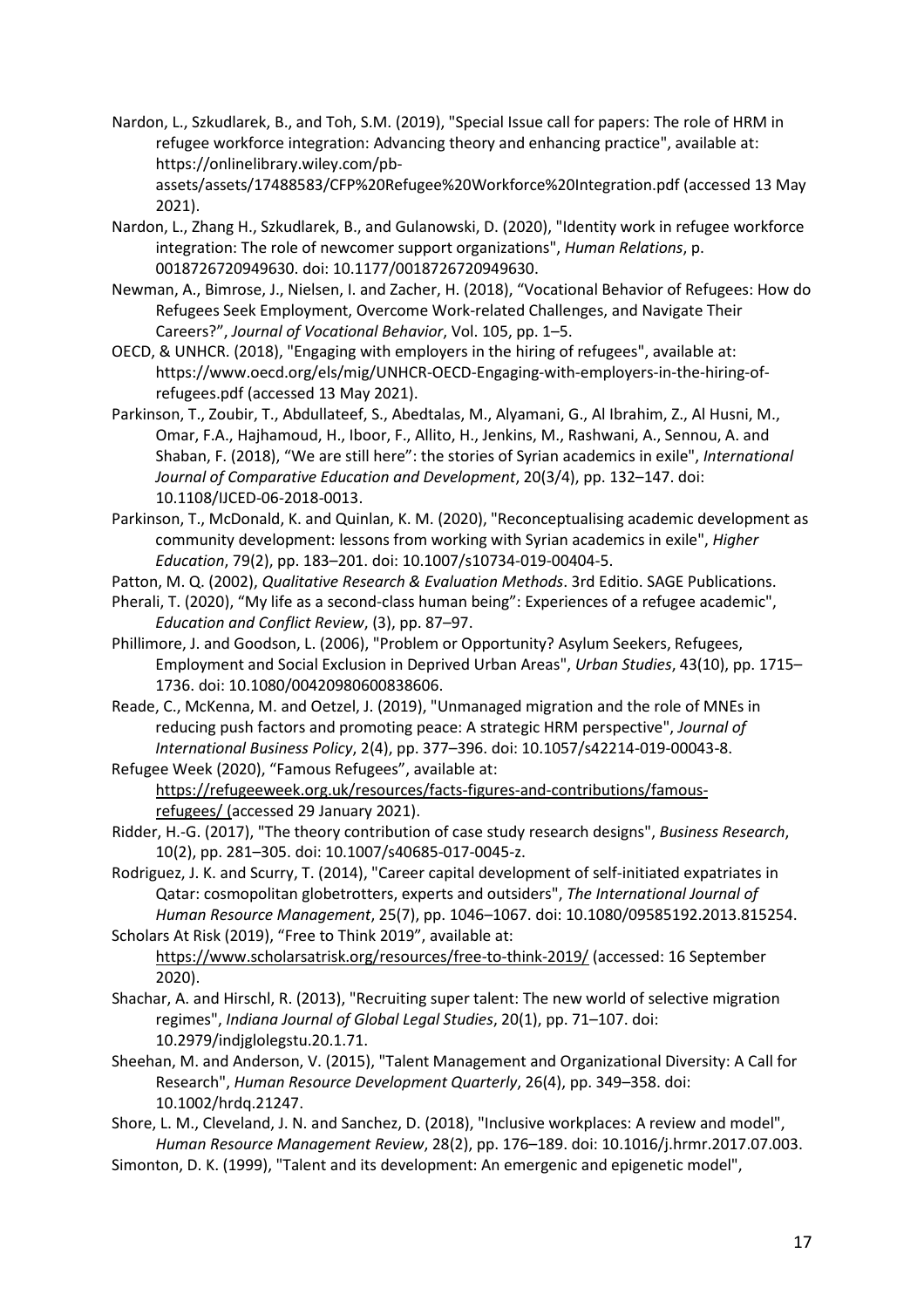*Psychological Review*, 106(3), pp. 435–457. doi: 10.1037/0033-295X.106.3.435.

- Speed, F., McCombe, K., Mearns, G. and Chedgzoy, K. (2020), "Supporting Sanctuary Students and Staff: Understanding the needs of students and staff from refugee and asylum-seeker backgrounds", available at: https://doi.org/10.13140/RG.2.2.25552.33281 (accessed 15 January 2021).
- Steimel, S. (2017), "Negotiating Refugee Empowerment(s) in Resettlement Organizations", *Journal of Immigrant and Refugee Studies*, 15(1), pp. 90–107. doi: 10.1080/15562948.2016.1180470.
- Stevenson, J. and Baker, S. (2018), *Refugees in Higher Education: Debate, Discourse and Practice*, Emerald Publishing Limited, available at: https://doi.org/10.1108/9781787437142.
- Swailes, S. (2020), "Responsible talent management: towards guiding principles", *Journal of Organizational Effectiveness: People and Performance*, 7(2), pp. 221–236. doi: 10.1108/JOEPP-04-2020-0068.
- Swailes, S., Downs, Y. and Orr, K. (2014), "Conceptualising inclusive talent management: potential, possibilities and practicalities", *Human Resource Development International*, 17(5), pp. 529– 544. doi: 10.1080/13678868.2014.954188.
- Szkudlarek, B. (2009), "Through Western Eyes: Insights into the Intercultural Training Field", *Organization Studies*, 30(9), pp. 975–986. doi: 10.1177/0170840609338987.
- Szkudlarek, B., Nardon, L., Osland, J., Adler, N. and Lee, E.S. (2019), "When context matters: What happens to international theory when researchers study refugees", *Academy of Management Perspectives*. doi: 10.5465/amp.2018.0150.
- Tapia, M. and Alberti, G. (2019), "Unpacking the Category of Migrant Workers in Trade Union Research: A Multi-Level Approach to Migrant Intersectionalities", *Work, Employment and Society*, 33(2), pp. 314–325. doi: 10.1177/0950017018780589.
- Tomlinson, F. and Egan, S. (2002), "From Marginalization to (Dis)Empowerment: Organizing Training and Employment Services for Refugees", *Human Relations*, 55(8), pp. 1019–1043. doi: 10.1177/0018726702055008182.
- Unangst, L. and Crea, T. M. (2020), "Higher education for refugees: A need for intersectional research", *Comparative Education Review*, 64(2), pp. 228–248.
- UNHCR (2020a), "Figures at a glance", available at: [https://www.unhcr.org/uk/figures-at-a](https://eur03.safelinks.protection.outlook.com/?url=https%3A%2F%2Fwww.unhcr.org%2Fuk%2Ffigures-at-a-glance.html&data=04%7C01%7CKulichyova-A%40ulster.ac.uk%7C1fd2f2d2abe64410b84408d8bfb5b7c9%7C6f0b94874fa842a8aeb4bf2e2c22d4e8%7C0%7C0%7C637470135547530163%7CUnknown%7CTWFpbGZsb3d8eyJWIjoiMC4wLjAwMDAiLCJQIjoiV2luMzIiLCJBTiI6Ik1haWwiLCJXVCI6Mn0%3D%7C1000&sdata=l%2FDHlYlVScWn5FkWmoQoGB0h4MWx4YUyi5AcJcoTyJA%3D&reserved=0)[glance.html](https://eur03.safelinks.protection.outlook.com/?url=https%3A%2F%2Fwww.unhcr.org%2Fuk%2Ffigures-at-a-glance.html&data=04%7C01%7CKulichyova-A%40ulster.ac.uk%7C1fd2f2d2abe64410b84408d8bfb5b7c9%7C6f0b94874fa842a8aeb4bf2e2c22d4e8%7C0%7C0%7C637470135547530163%7CUnknown%7CTWFpbGZsb3d8eyJWIjoiMC4wLjAwMDAiLCJQIjoiV2luMzIiLCJBTiI6Ik1haWwiLCJXVCI6Mn0%3D%7C1000&sdata=l%2FDHlYlVScWn5FkWmoQoGB0h4MWx4YUyi5AcJcoTyJA%3D&reserved=0) (accessed: 30 June 2020).
- UNHCR (2020b), "Global Trends: Forced displacement in 2019", available at: [https://www.unhcr.org/globaltrends2019/.](https://eur03.safelinks.protection.outlook.com/?url=https%3A%2F%2Fwww.unhcr.org%2Fglobaltrends2019%2F&data=04%7C01%7CKulichyova-A%40ulster.ac.uk%7C1fd2f2d2abe64410b84408d8bfb5b7c9%7C6f0b94874fa842a8aeb4bf2e2c22d4e8%7C0%7C0%7C637470135547530163%7CUnknown%7CTWFpbGZsb3d8eyJWIjoiMC4wLjAwMDAiLCJQIjoiV2luMzIiLCJBTiI6Ik1haWwiLCJXVCI6Mn0%3D%7C1000&sdata=MPsKvyqKVRuLAlj0IPnExKeKhTAn0YVxvoLwuqDXVV8%3D&reserved=0) (Accessed: 20 November 2020).
- Universities of Sanctuary (2021), "Universities of Sanctuary", available at: https://universities.cityofsanctuary.org/ (accessed 31 January 2021).
- van den Broek, D., Harvey, W. and Groutsis, D. (2016), "Commercial migration intermediaries and the segmentation of skilled migrant employment", *Work, Employment and Society*, 30(3), pp. 523–534. doi: 10.1177/0950017015594969.
- Vatansever, A. and Kölemen, A. (2020), "Reflections on Exile and Academic Precarity: Discussing At the Margins of Academia", *European Journal of Turkish Studies*, doi: 10.4000/ejts.6646.
- Vickers, T. (2020), *Borders, Migration and Class in an Age of Crisis: Producing Workers and Immigrants*. Bristol University Press.
- Vinokurov, A., Trickett, E. J. and Birman, D. (2017), "Community context matters: Acculturation and underemployment of Russian-speaking refugees", *International Journal of Intercultural Relations*, 57, pp. 42–56. doi: 10.1016/j.ijintrel.2017.02.002.
- Wamba-Taguimdje, S.-L., Fosso Wamba, S., Kala Kamdjoug, J.R. and Tchatchouang Wanko, C.E. (2020), "Influence of artificial intelligence (AI) on firm performance: the business value of AIbased transformation projects", *Business Process Management Journal*, 26(7), pp. 1893-1924. doi: 10.1108/BPMJ-10-2019-0411.
- Welch, A. R. and Zhen, Z. (2008), "Higher education and global talent flows: Brain drain, overseas Chinese intellectuals, and diasporic knowledge networks", *Higher Education Policy*, 21(4), pp. 519–537. doi: 10.1057/hep.2008.20.